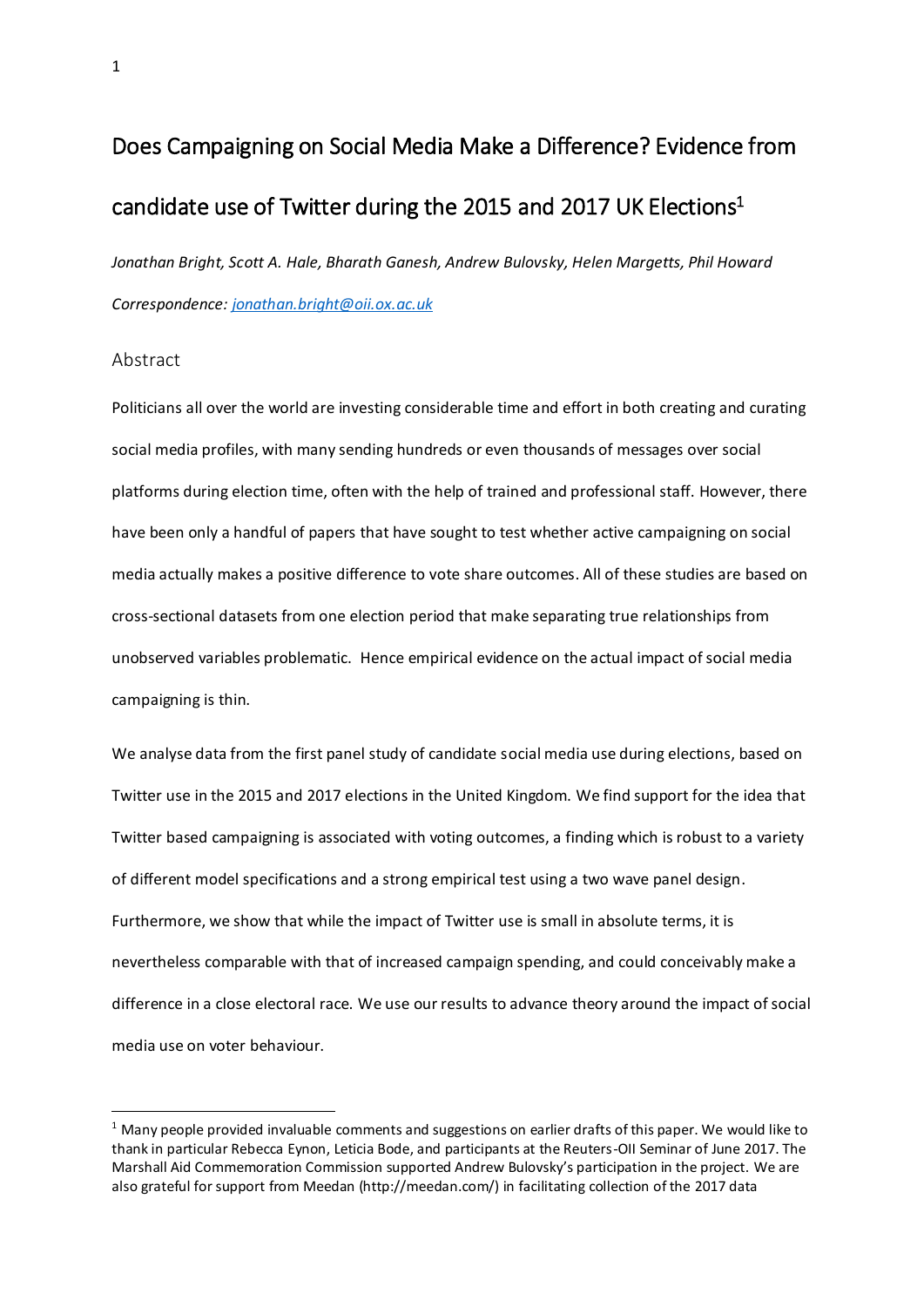#### 1 Introduction

In less than a decade, use of social media has gone from being a niche pursuit to a central feature of a professional political campaign (Stromer-Galley, 2014). Politicians all over the world now invest considerable effort in creating social media profiles and distributing content across them. Indeed, content distribution is itself often in the hands of paid, professional staff. Despite this enthusiasm, systematic empirical evidence of the actual impact of social media campaigning is thin. Only a handful of studies have sought to empirically test the relationship between use of social media and campaign outcomes. All of these have been based on a single set of observations of politician behaviour around one election period in one country. Such cross sectional approaches naturally struggle to control for other aspects of campaign behaviour (such as the professionalization of the candidate's campaign) which may correlate with both social media use and voting outcomes. Hence strong causal claims are difficult.

This study seeks to improve on this initial research. It takes advantage of the fact that the United Kingdom (UK) has recently held two electoral competitions in relatively quick succession (in 2015 and 2017) to create a novel panel dataset of Twitter use of 6,000 politicians during two separate electoral periods. We observe the extent to which the level of social media activity in both periods correlates with vote outcomes (in both linear and pooled time-series regressions), and test whether this effect is robust to controls for potential confounding variables and the inclusion of theoretically relevant interaction effects. We also estimate a hybrid fixed effects model on a limited subset of more than 800 politicians who competed in both elections, a design which allows us to eliminate a wide range of unobserved variables such as the candidate's campaigning skill or whether they are located in a safe seat. The results suggest that use of Twitter does make a positive difference to voting outcomes. The size of effect is small in absolute terms but nevertheless comparable with campaign spending and could conceivably make a difference in a close race.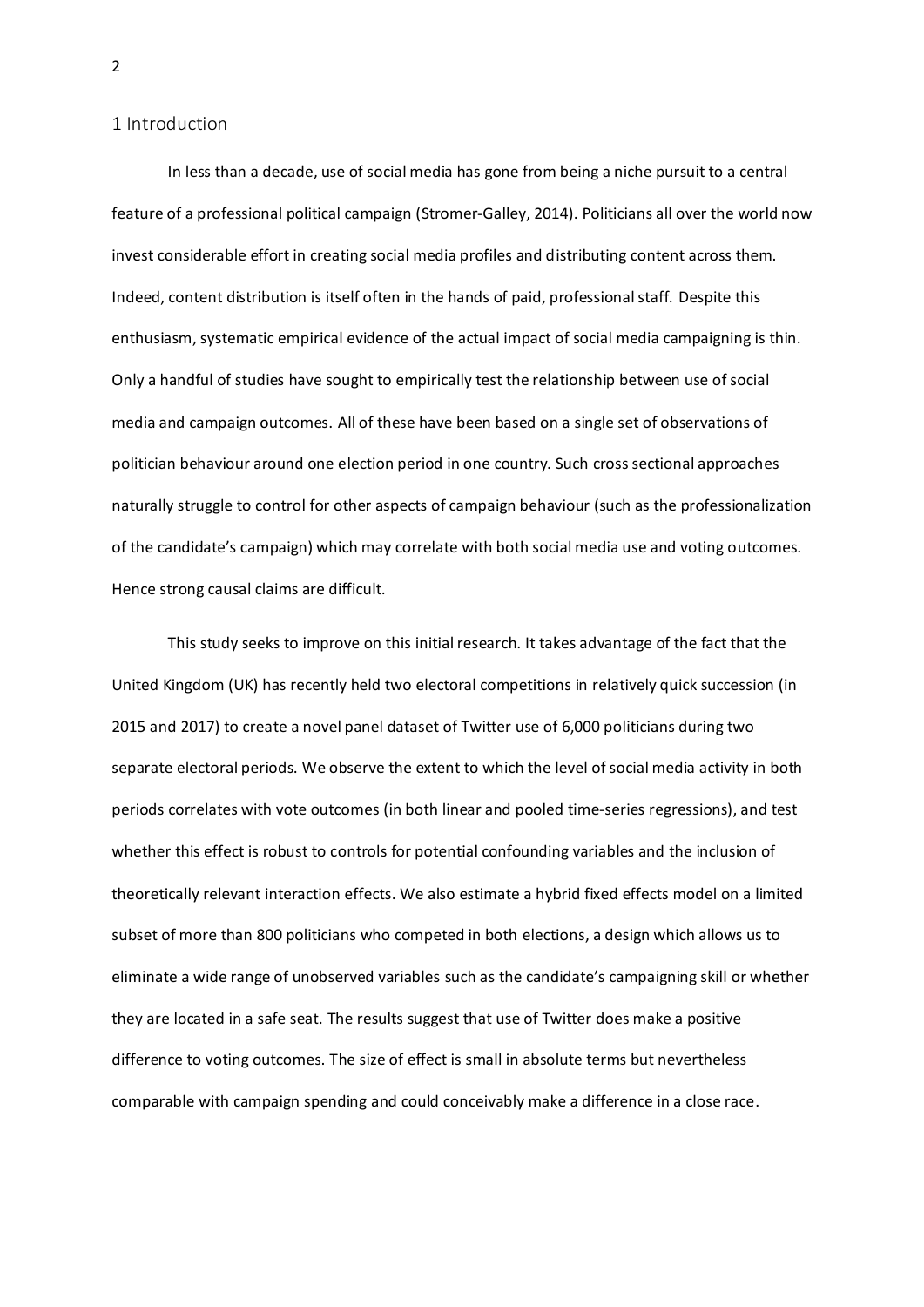The rest of the article is structured in the following way. In Section 2 we address theory about political use of social media in general, outlining why campaigning on social media might make a difference, and reviewing existing empirical work on the subject. We also specify interaction effects that ought to moderate the extent to which social media campaigning is useful. In Section 3 we describe our methods, data collection and variable operationalisation. Finally, Section 4 presents our analysis and findings from the study.

#### 2 Theorising Campaigning on Social Media

Use of social media is becoming increasingly widespread in contemporary politics (see Lilleker, Tenscher, & [Štětka](http://www.tandfonline.com/author/%C5%A0t%C4%9Btka%2C+V%C3%A1clav), 2015), and as such has attracted a large volume of literature (a comprehensive summary is offered by Jungherr, 2016), which itself has built on literature on the adoption and use of digital technologies in general (Gibson, Römmele & Williamson, 2014; Vaccari, 2017; Howard, 2005). As political actors progressively adopted these technologies, an early focus of this literature was on explaining reasons for variation in this adoption. Some authors suggested that minor parties would be more likely to make use of social media, because the low cost of communication on the platform enabled them to level the playing field when compared with more established actors who would dominate traditional media channels, leading to the so called 'equalisation' thesis (Enli & Skogerbø, 2013, 759; Koc-Michalska, Lilleker, Smith, & Weissmann, 2016; Larsson & Moe 2014). Others suggested that challenger parties (whether large or small) were more likely to use the technology than incumbents, as periods out of power provided greater stimulation for innovation (Jackson 2003; Ward & Lusoli 2005; Chen 2010; Jackson & Lilleker 2009; Vaccari & Nielsen, 2013, p. 210).

However, regardless of the reasons explaining variation, recent empirical research demonstrates that social media campaigning has become widespread, with both well-established and minor parties making heavy use of these tools to promote their messages and candidates (for examples see Grusell & Nord, 2016; Quinlan, Gummer, Roßmann, & Wolf, 2017; Samuel-Azran,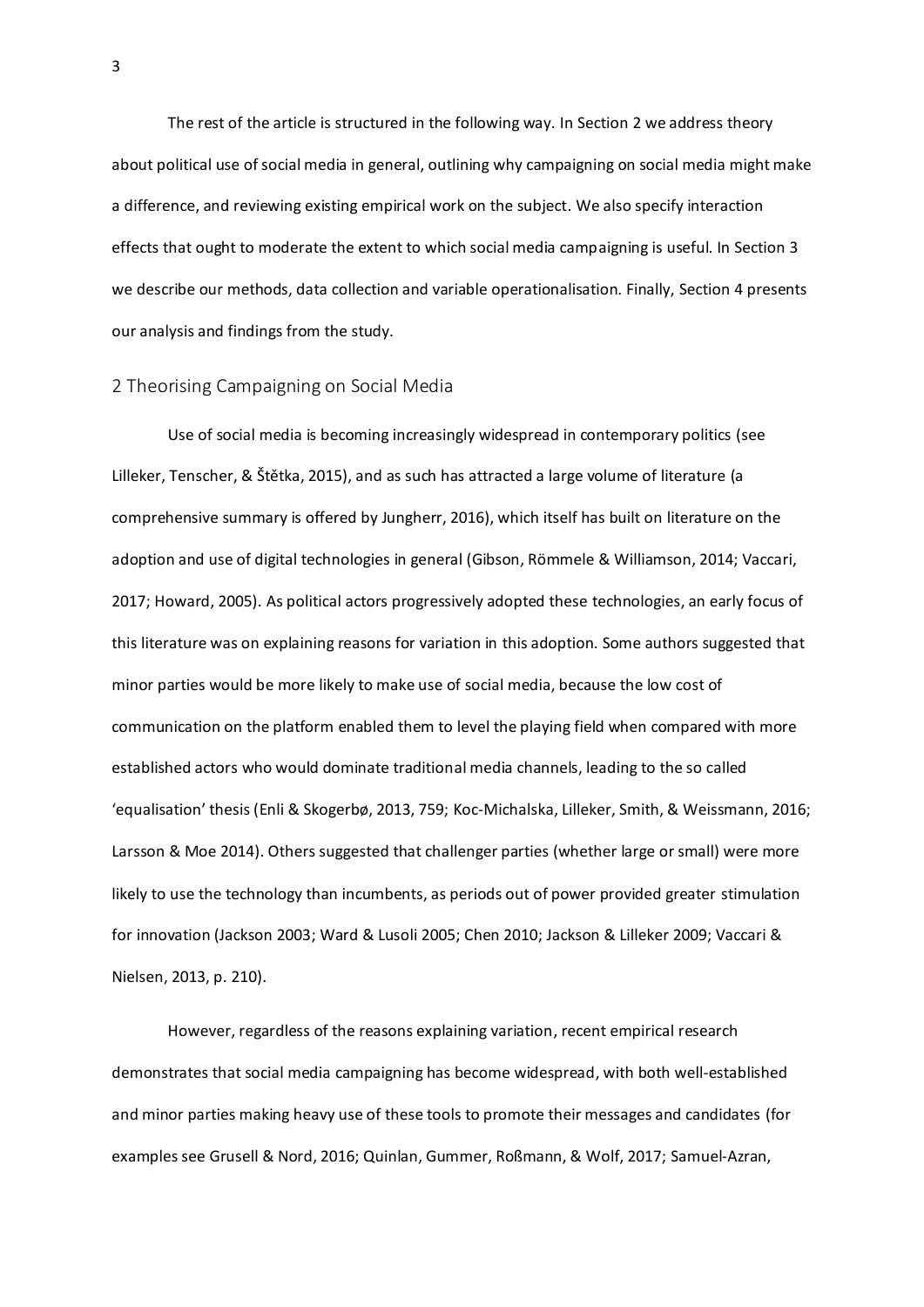Yarchi, & Wolsfeld, 2015; Lilleker et al., 2011; Ramos-Serrano, Gomez & Pineda 2016). Indeed, this use of social media is now likely to be incorporated as one political communication tool among many others in professionally-run campaigns (Stromer-Galley, 2014, Štětka, Lilleker, Tenscher, & Jalali, 2014; Quinlan et al., 2017), which often include a variety of other interactive web technologies (see Koc-Michalska et al., 2016, p. 344-5; Kruikmeier, 2014, p. 135; Van Noort, Vliegenhart, & Kruikemeier 2016, p. 360). The widespread uptake of social media amongst all types of politicians has driven what has been described as the "normalisation" thesis, that social media (and indeed digital technologies in general) do little to change electoral dynamics. Indeed, older and better established parties may be better positioned to take advantage of them.

As use of social media platforms has become more widespread, the research agenda has started to shift towards the key focus of this article, which is whether use of these platforms makes a difference to the outcome of political campaigns. Some work has looked at major individual campaigns (Gilmore & Howard 2012), such as Barack Obama's campaigns for the 2008 and 2012 elections in the United States (Carpenter 2010; Bimber 2014), as a demonstration of the value of social media for digital outreach strategies alongside an effective online campaign (e.g. Macnamara, 2010; Rainie & Smith 2008; Gibson and McAllister 2006, p. 254). The use of Twitter by Donald Trump's campaign is prompting similar research (see Ahmadian, Azarshahi, & Palhus et al., 2017; Enli, 2017; Karpf, 2017).

Several researchers have also adopted the approach used in this paper, and examined the impact of social media use on large numbers of political candidates competing in the same electoral competition. Kruikemeier (2014) looked at Twitter use in the Dutch national elections of 2010, finding a statistically significant link between use of the platform and vote outcomes. Bode and Epstein (2015) look at aggregate measures of online influence ("Klout" scores) in the context of the US 2012 elections, also finding a statistically significant correlation between vote outcomes and their measures. Finally, Vaccari and Nielsen (2013) produced a study seeking to explain the online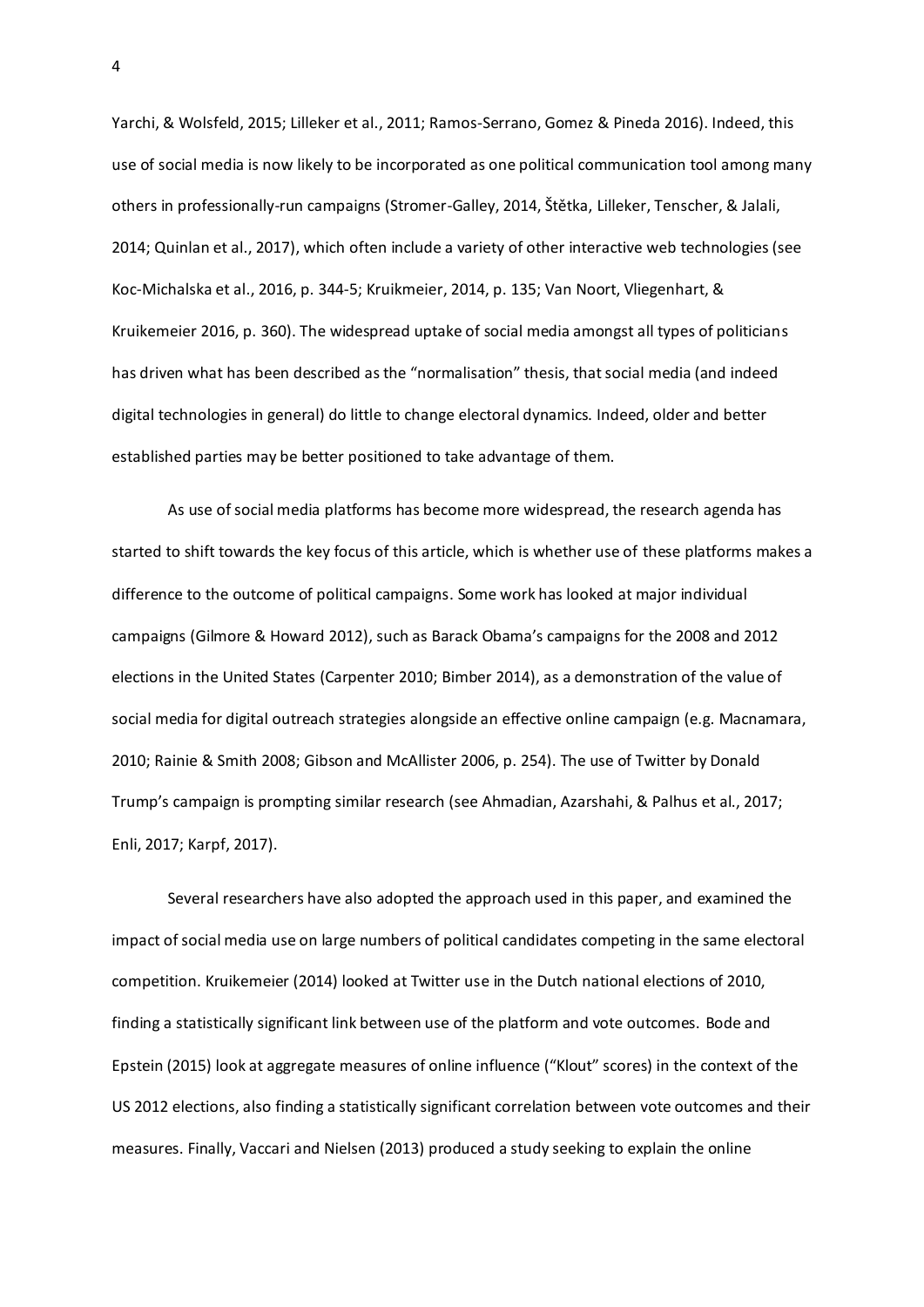popularity of candidates on a variety of platforms, showing a correlation with predicted vote share, albeit only in the case of Facebook.

While these quantitative studies are valuable, they also suffer from important limitations. Observational studies of the impact of social media (or indeed any campaigning technique) on vote share outcomes are difficult because political campaigns will adopt multiple strategies in order to generate votes. As argued above, social media use is now seen as only one element of a professional political campaign. Any measure of social media use may hence also act as a proxy measure for the overall professionalization of the campaign, the campaign skill of the candidate or some other lurking variable. Linear regression models of the relationship between social media use and vote outcomes will therefore be vulnerable to potential unobserved variable bias: social media use may be heavier amongst campaigns which are also more successful in other respects. Theoretically relevant control variables such as level of campaign spending can ameliorate the situation but not remove the problem entirely. For example, ephemeral characteristics such as the skill of the candidate or the dedication of campaign staff will be very hard to capture in this fashion. This study hence seeks to build on and extend this previous work, by offering a stronger test of the impact of social media use on vote share outcomes based on a two wave panel dataset. The research question posed is simple: *Does use of social media have an impact on the number of votes gained by political candidates?*

Before describing in more detail our methods for answering the question, it is worth reflecting on the mechanisms by which social media might have a positive effect on the outcomes of political campaigns. As a variety of authors have noted, social media have altered the 'media ecology' and the way in which the public interacts with political campaigns (Bimber, 2014; Gurevtich, Coleman, & Blumler, 2009), and these changes have opened up a variety of mechanisms through which a political candidate might influence voting outcomes. Firstly, and most obviously, use of social media might open a channel of communication between political candidates and citizens: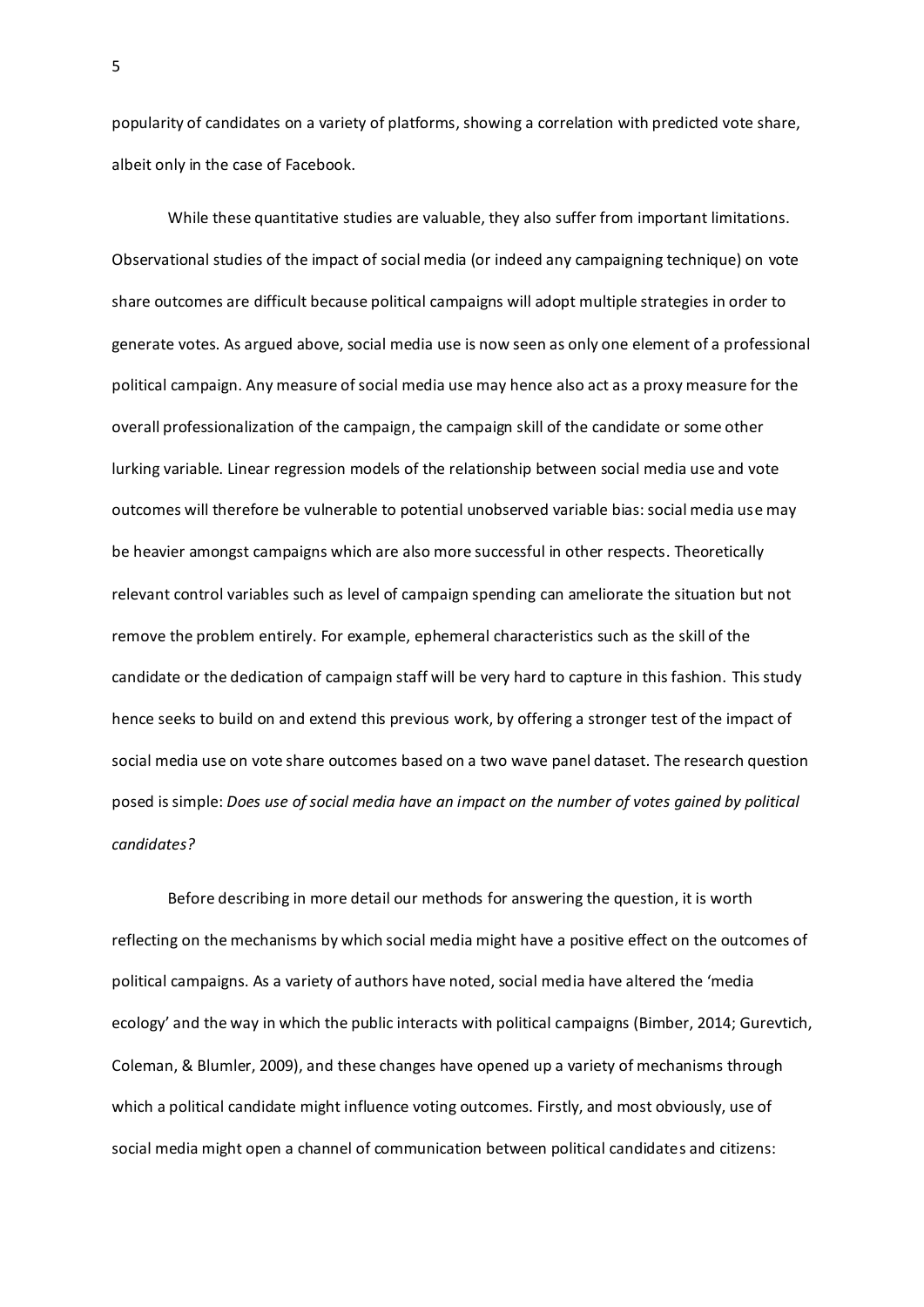individuals using social media might see messages posted by candidates, either through direct connection with the candidate or through messages that are shared by the social circle with whom they are connected. When voters see such messages, they are informed about both the existence of an upcoming election and also that the candidate sending the message is someone whom they could vote for (and social media use has been shown to positively correlate with knowledge of political campaigns – see Gottfried, Hardy, Holber, Winneg, & Jamieson, 2017). Voters may also receive a signal about a characteristic of the candidate that might help sway their vote, for example, a stance on a policy issue; or they may receive a direct appeal to participate, something which Vaccari (2017) has shown to be impactful.

The connection from candidate to voters may also take a number of more indirect routes. As Murthy notes (2015), social media campaigning can be used to generate traditional press coverage, as the press themselves are covering social media, through a process often described as inter-media agenda setting (see also Conway, Kenski, & Wang, 2015; Anstead and O'Loughlin 2015). This press coverage may then stimulate further interest on the part of voters (Yasseri & Bright, 2016), whilst news articles may be shared via social media by either the candidate themselves or their supporters (Bright, 2016). Social media messages could also be used to influence "opinion leaders": small groups of highly politically aware people who then in turn go on to influence others within their own social circle (Dubois & Gaffney, 2014). In all of these respects, social media might have similar effects to communication through other media (such as advertising). Indeed, the "equalisation" thesis referred to above was founded on the idea that the effects of communicating through social media were similar to other media, just much cheaper and easier to obtain.

There are also certain characteristics of social media that cannot be found in other means of candidate to voter communication. One example of this concerns the ability of social media to send signals about candidate viability, which is known to have an impact on voter behaviour, by giving "social information" about the number of friends or followers a given candidate has (Margetts, John,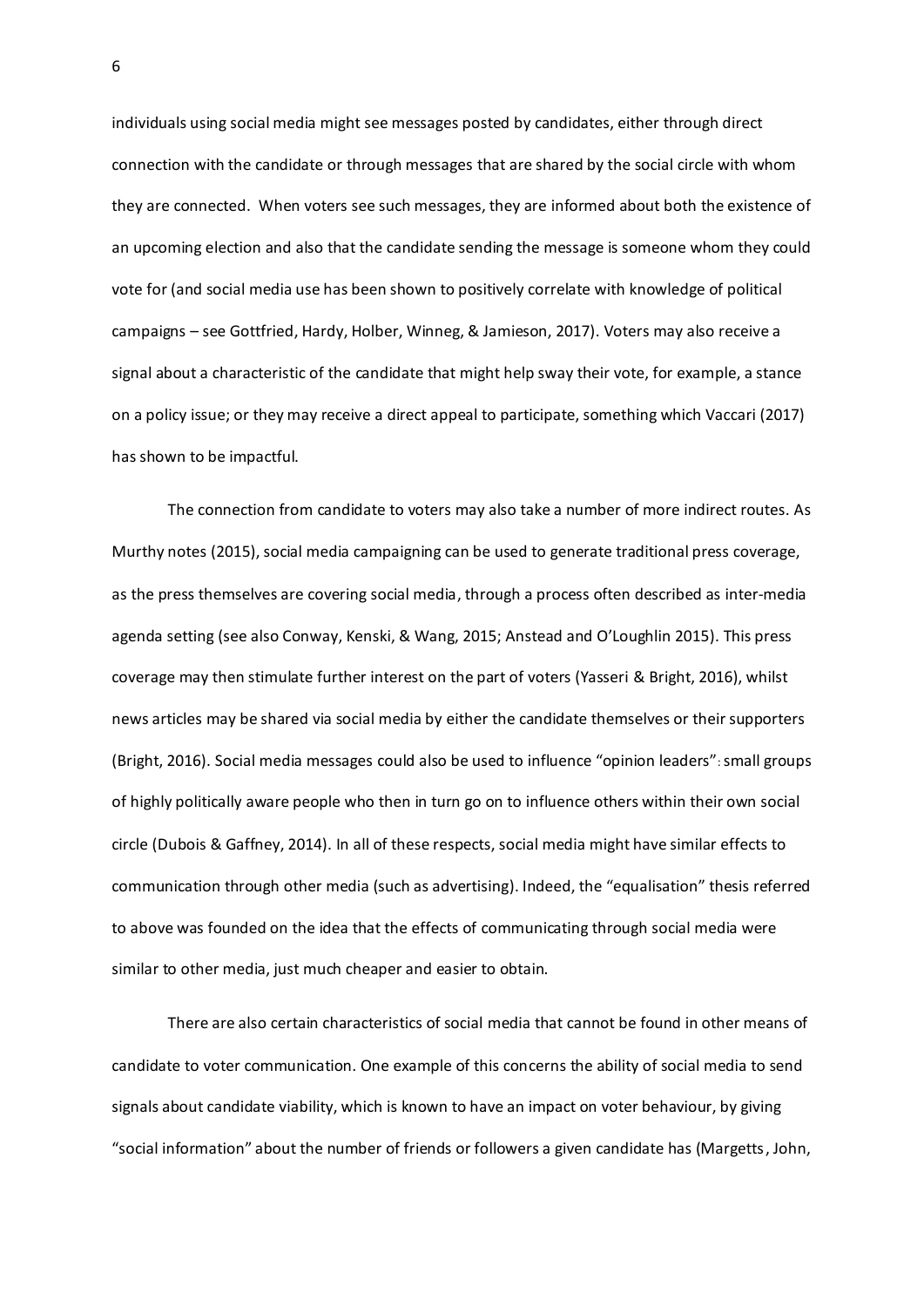Hale, & Yasseri, 2015), and indeed perhaps indicating whether your own friends and social connections have an interest in the politician. Research on Facebook has shown this to be politically powerful (Bond et al., 2012). Another example of this is social media's ability to provide an apparent "personal" connection between a candidate and a voter, by allowing a kind of direct engagement that is not mediated through the mainstream news media. There is evidence that campaigning through social media leads to voters feeling more direct connections with politicians (Lee & Shin, 2012), something which is likely to boost their willingness to vote for him/her. In these respects, campaigning through social media might actually be *more* effective than other forms of campaigning, rather than simply offering an equivalent effect.

Despite the above, there is also a considerable literature that questions the ability of social media campaigning to have an effect on vote outcomes. Social media platforms are used by only a portion of the population (Blank, 2016). Heavier social media users in particular are more likely to be drawn from younger demographics who are of course the least likely to vote (Dempsey, 2017). Recent studies that have shown that social media applications have a positive impact on voter turnout particularly for young people seem to support this idea (Vaccari, 2017; Garzia, Trechsel, & De Angelis 2017; Aldrich et al., 2015). This factor would limit the impact of campaigning on social media, though of course not eliminate it entirely. A second and arguably more important critique is the echo chamber thesis (Conover et al., 2012; Bright, 2016): on social media, it appears easier to connect with those who already agree with you rather than those who do not. Hence there is a risk that campaign effort on social media is wasted by 'preaching to the choir'. These diverging expectations about the actual impact of social media campaigning lead us to propose our first hypothesis:

*H1: Increasing use of social media will have a positive impact on votes gained by political candidates.*

The theory outlined above suggests that, in essence, *any* use of social media might have some impact on campaign outcomes. However, it also seems reasonable to suggest that this impact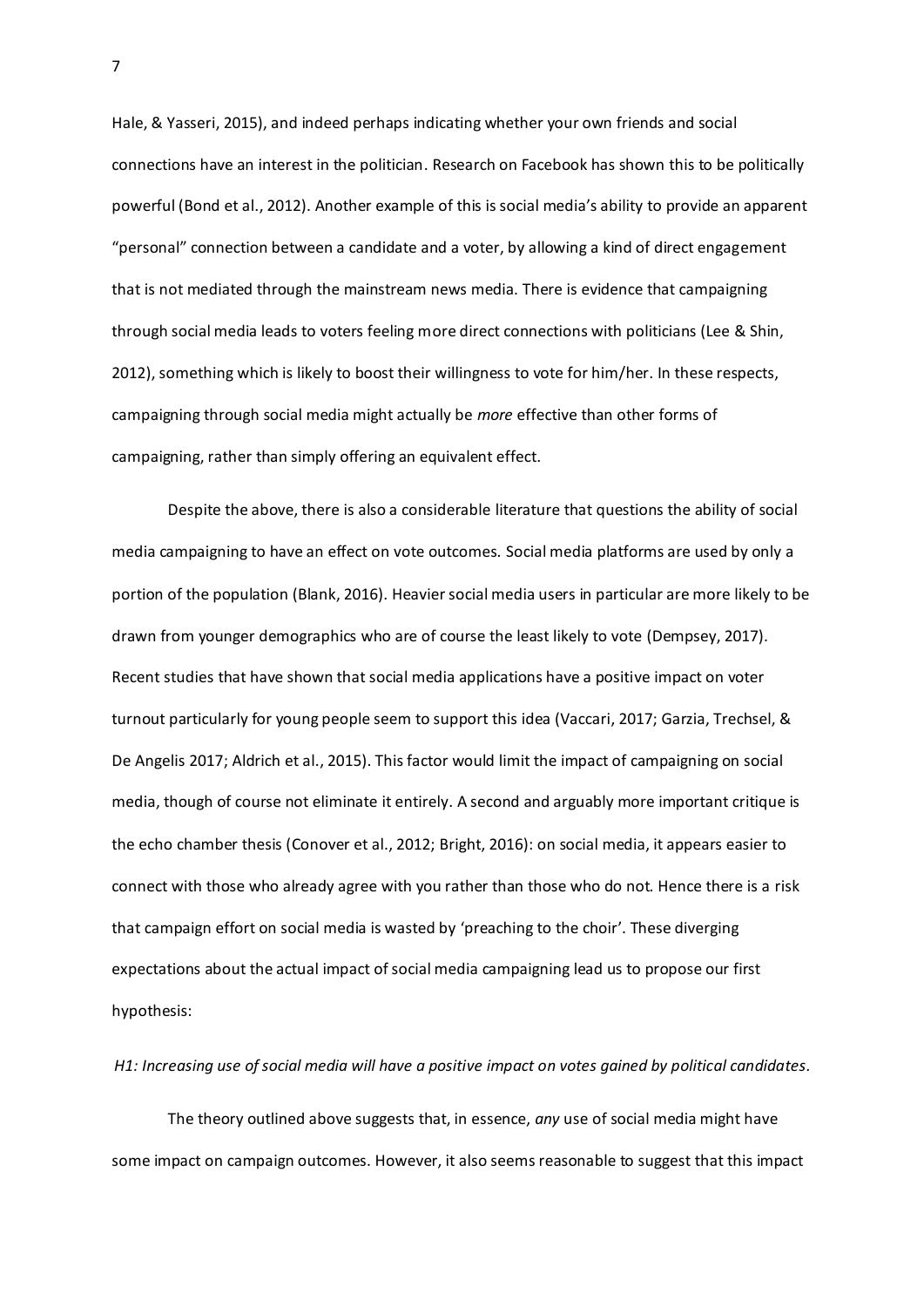will be moderated by certain other factors, the impact of which we also seek to test. In addition to being theoretically interesting, observing whether these factors do genuinely have a moderating impact is also a way of strengthening our test of whether social media itself makes a difference. One obvious potential moderator is the fact that, although anyone can create an account on social media, such creation does not automatically lead to a large audience for messages which are posted. Rather, there is a need to progressively build up this audience of "followers". It seems intuitive that, as the size of a politician's audience grows on social media, the potential impact of their messages ought to increase as well. Furthermore, when local electoral competitions are considered, the extent to which this audience is locally based also seems important. A politician who has a large follower base inside their own constituency is likely to be better placed to exploit social media than one who has many followers who are not actually eligible to vote for them. Hence, we develop our second hypothesis:

# *H2: The size of a candidate's audience on social media will have a positive interaction effect on the impact of Twitter on vote share.*

Further potential moderators relate to structural factors that could have an impact on the ability of candidates to use social media for beneficial purposes. Many elections are fought in geographically constrained areas (constituencies) that might have demographic profiles that vary considerably from the country at large. Some of these areas might have relatively higher or lower levels of Internet use, which should also correlate with higher or lower proportions of social media users in the area. Some areas are also likely to have demographic profiles that are more likely to generate social media users, for example higher levels of wealth and education are linked to social media use (Blank, 2016). Areas with higher proportions of social media users are, clearly, more likely to be fertile ground for social media campaigning. Hence, we develop our final hypothesis:

*H3: Using Twitter to campaign in areas with higher proportions of social media users will have a positive interaction effect on the impact of Twitter on vote share.*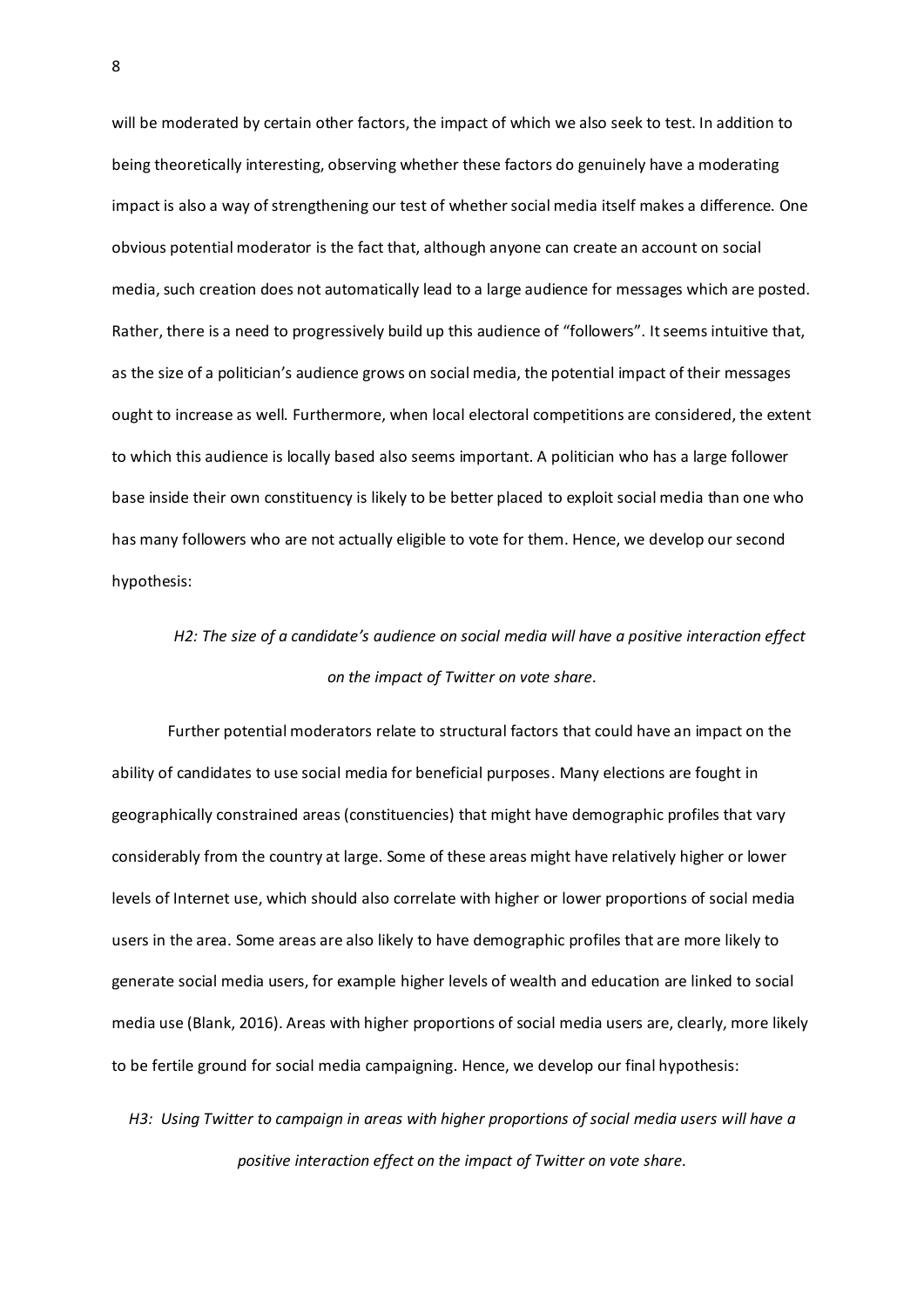#### 3 Methods

In this section, we will outline the major methodological design choices in the study, before going on to present the detail of how each variable is operationalised. The main method employed in this paper, consistent with a variety of other studies of the campaign effects of digital technologies (Kruikemeier, 2014; Koc-Michalska et al., 2016; Van Noort et al., 2016), is to observe the extent to which effort put into social media by candidates in a political campaign correlates with vote outcomes. We opt for an observational study (rather than an experimental one) in order to have high external, real-world validity. However, a weakness of existing observational studies of the electoral effects of social media is that they lack the capacity to easily disentangle the effect of using social media from other potentially confounding variables. We address this issue in three ways in our study. First, we seek as far as possible to control for confounding variables explicitly in our model. Second, we test interaction effects that address the specific mechanism through which social media is theorized to influence voters: these interaction effects should be less vulnerable to confounding variables. Finally, we take advantage of the fact that the UK has recently held two electoral competitions in quick succession to construct a two-wave panel dataset of electoral outcomes and political social media use. This allows us to estimate a hybrid fixed effects model that allows us to control for unobserved variables. None of these methods are perfect, and we revisit their weaknesses below. However together we believe they offer the strongest possible test of the impact of social media use on vote outcomes.

Our study is based on data from the 2015 and 2017 UK national elections. In these elections, political parties competed by fielding candidates in  $631^2$  individual electoral districts, known as "constituencies". In our dataset, we chose to include all candidates who stood for one of the UK

<sup>&</sup>lt;sup>2</sup> There are actually 650 constituencies in total, but we did not include the 18 Northern Irish constituencies, where parties from the rest of the UK do not typically campaign and electoral politics has a local focus that is mostly independent from national political dynamics. We also excluded one constituency which is dedicated to the ceremonial position of the "speaker of the House", a politician who organises the business of parliament and who traditionally runs unopposed.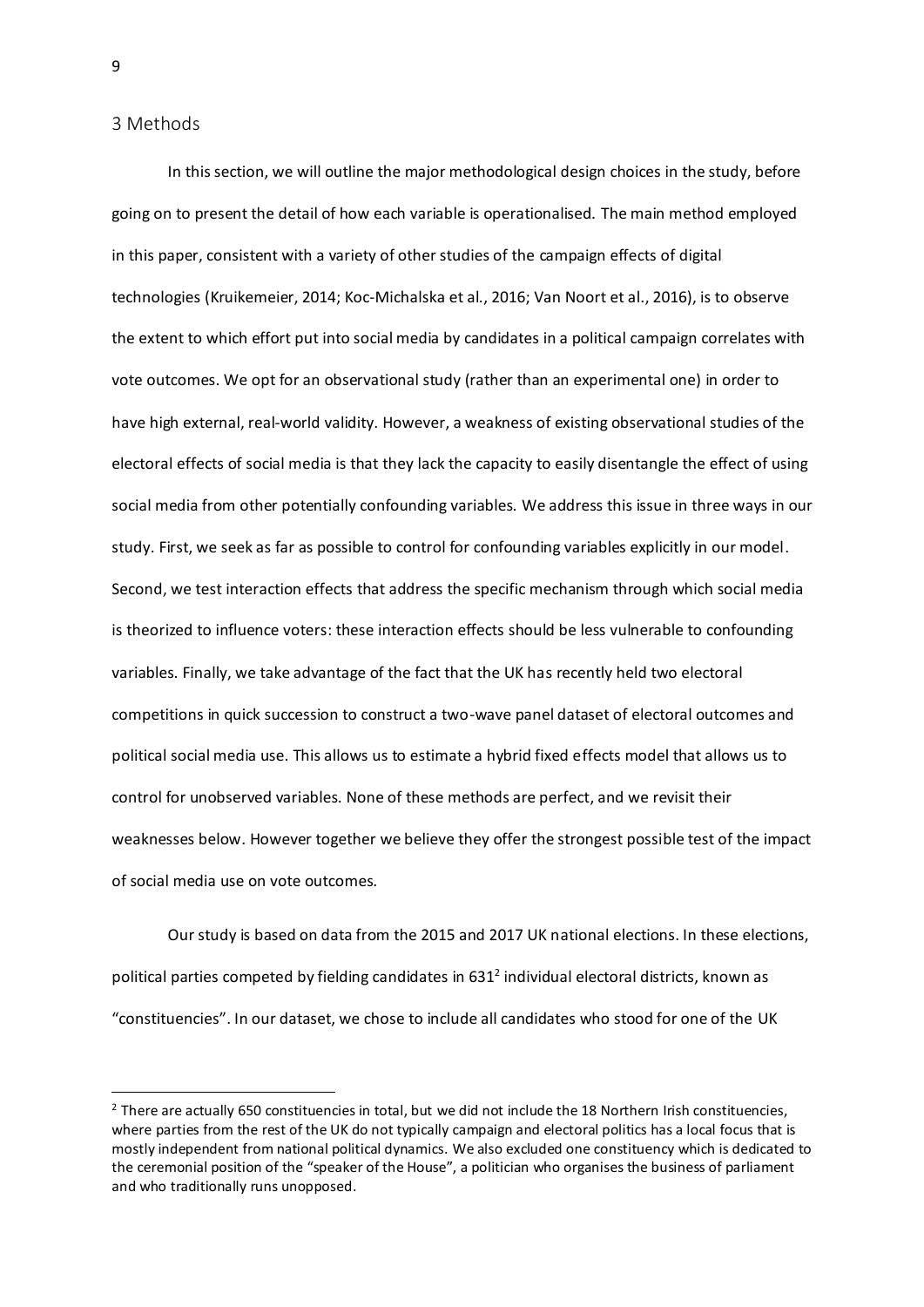parties that managed to win at least one seat in at least one of the two elections we observed<sup>3</sup>. In total, our dataset contains 6,000 candidates. The dependent variable for our study is the percentage of overall votes gained by each candidate in the constituency in which they were competing. A total of 822 politicians campaigned in both of these elections, and are hence represented twice in the dataset. The fact that this subset of politicians campaigned in both elections also allows us to treat the data as a panel dataset (albeit an unbalanced one).

The key independent variables for our study relate to patterns of candidate use of the social media platform Twitter, which had approximately 14.8 million UK based users in 2015, a number which rose to 16.4 million in 2017 (Statista, 2017) . This is relatively large considering the UK had a population of around 65 million in this time period, of which around 45 million were eligible to vote (The Electoral Commission 2016). Our focus on only one social media platform generates a limitation, of course, in that we cannot know how activity on Twitter correlates with activity on other social media platforms. Hence we cannot disentangle what might be called the "Twitter effect" from the effect of using Facebook, or Snapchat, or anything else. It may be that usage of these platforms is highly correlated: campaigners who perceive Twitter as a useful tool might be more likely to use another platform. However, they may also be negatively correlated, with politicians only choosing to put effort in on one platform. Future research looking at how candidates spread their social media activity over different platforms at election time would be useful.

In order to collect data on candidate Twitter activity, we made use of data from the civic technology organisation DemocracyClub who released lists of Twitter usernames of political candidates for both elections under study. We conducted an independent verification of the data, which overall was found to be 93% accurate (i.e. 7% of the observations in the dataset were either missing a Twitter username that did actually exist, or were recorded as having a username

<sup>&</sup>lt;sup>3</sup> These parties were: the Conservative Party, the Labour Party, the Scottish National Party, the Liberal Democrats, Plaid Cymru, the Green Party and the UK Independence Party.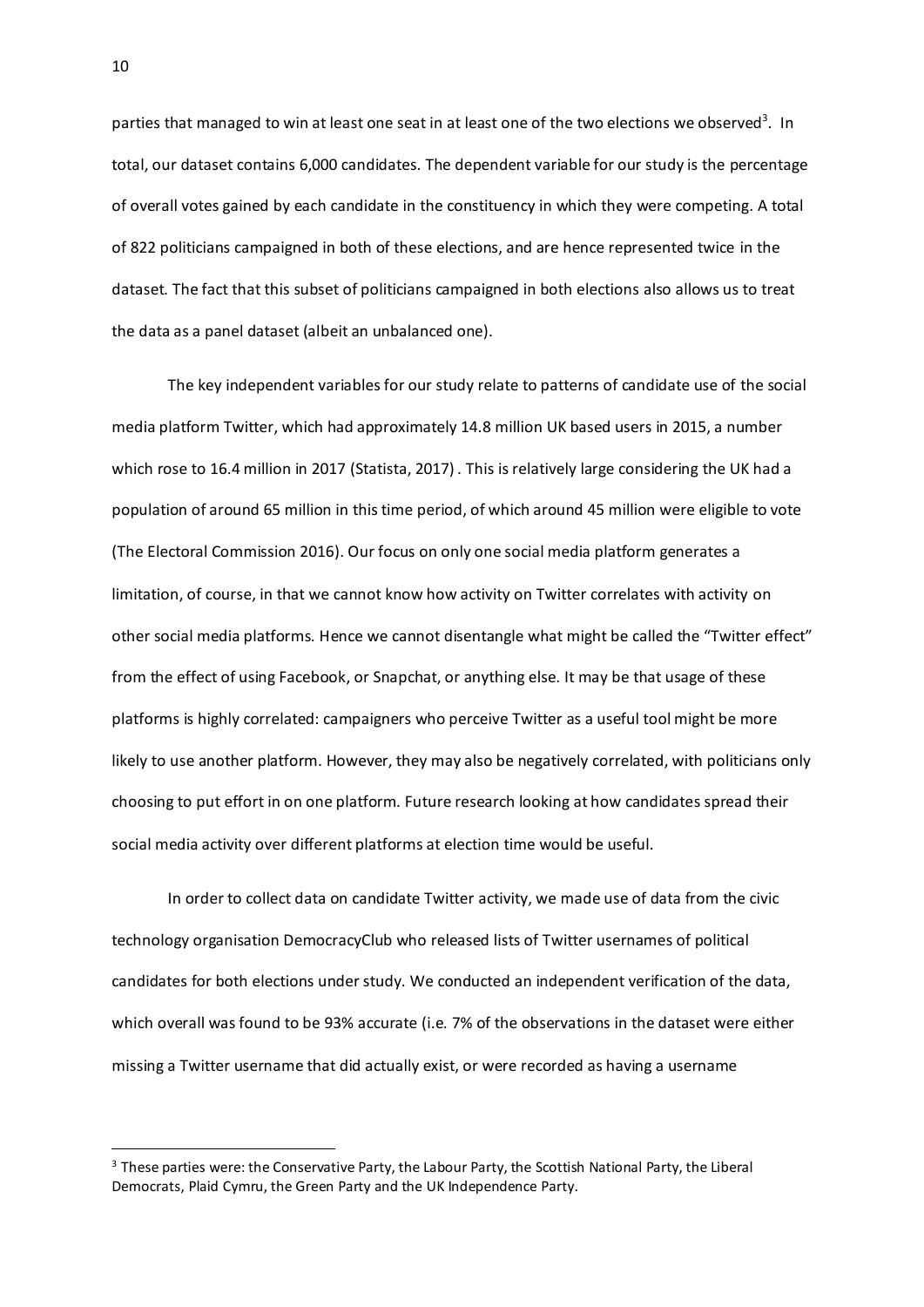incorrectly). <sup>4</sup> This inaccuracy was higher for the 2017 election (the data was 95% accurate in 2015 but only 90% accurate in 2017). Using this list of Twitter usernames, we recorded the number of Tweets sent by candidates from the day after official candidate registration closed up to and including the day before the election: a period of 24 days in total<sup>5</sup>.

We also recorded a variety of other variables, of three types. First, we collected variables which we thought could be potential confounds of the Twitter effect. We labelled candidates as to whether they were currently an incumbent Member of Parliament (MP) or not in either the 2015 or 2017 elections. This labelling is based on the theoretical likelihood that Twitter use will differ between challengers and incumbents, but incumbents typically do better than challengers at elections. We also included the amount of money spent during the election campaign, on the basis that Twitter use may correlate with professional, well financed campaigns, which are also likely to achieve better vote shares (Gulati & Williams 2011). Campaign spending data was made available by the UK Electoral Commission (2015) a public body that monitors the conduct of elections. However, at the time of writing it was only available for the 2015 election. Our spending data covers all money spent during the campaign period immediately before the 2015 election (from the 30<sup>th</sup> of March 2015 to election day on the  $6<sup>th</sup>$  of May 2015). Finally, we included the party of the candidates themselves: levels of Twitter use may differ between parties, and vote outcomes certainly do. Including these variables in our models allows us to measure the Twitter effect independent of these potential confounds.

<sup>&</sup>lt;sup>4</sup> The validation was based on a random sample of the data (116 observations). For each observation in the sample, one of the authors made use of both the Twitter search function and Google to determine if the candidate in question had a Twitter username, and if so to look at if it had been correctly recorded in the dataset. More details on DemocracyClub can be found here[: https://democracyclub.org.uk/](https://democracyclub.org.uk/) <sup>5</sup> Our data collection period ran from April 13<sup>th</sup> to May 6<sup>th</sup> in 2015 and from May 16<sup>th</sup> to June 8<sup>th</sup> in 2017. In 2015, we collected the data using a commercial partner, Data Sift, which ensured that we did not encounter any rate limit issues. In 2017, we had elevated access to the Twitter Streaming API (Application Programming Interface) and again were able to collect the data without any rate limit issues. For both elections, we looked up the numeric ids corresponding to candidates' screennames using the Twitter RESTful API and used these to track their activity as incumbent MPs often change their Twitter usernames during the campaign period (during which they are not allowed to refer to themselves as MPs).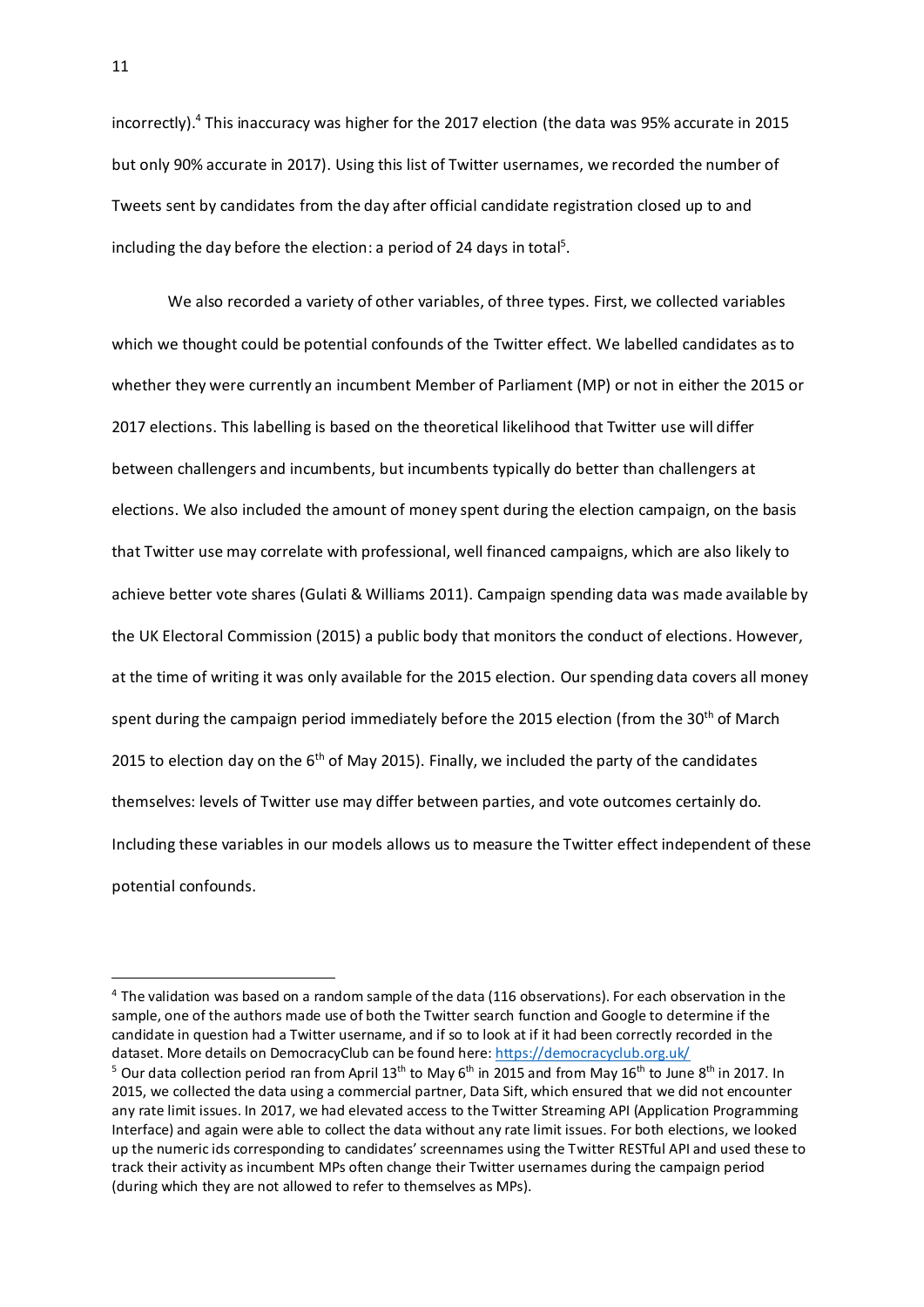Second, we measured variables that would indicate the size of a candidate's audience on Twitter. One of these was simply the average number of Twitter followers the politician had during the observation window. Another variable was the amount of times politicians were "mentioned" by individuals located within the politician's constituency, relative to the overall amount of times the politician was mentioned. This measure was based on tweets that were "geolocated" (i.e. that contained a certain amount of geographical information) and provides an impression of the extent to which a given politician's Twitter following is locally oriented. We should note of course that only a small, non-representative subset of Twitter users use the geolocation feature of the platform (Graham, Hale & Gaffney 2014), hence our estimates must be treated with caution. Nevertheless, it is the best available data we have for addressing this part of the question.

Finally, we measured variables that we thought might indicate higher or lower levels of Twitter use in individual constituencies. In particular, we gathered the demographic characteristics of each constituency, in terms of their average level of wealth and education (data that comes from the 2011 census – a full description of these variables is provided in the appendix), on the basis that Twitter users are typically wealthier and more educated than average (at least in the UK – see Blank 2016; Blank & Lutz 2017). We also estimated the proportion of internet users in each constituency, making use of estimations generated by Blank, Graham and Calvino (2017). The appendix again contains more details on how this variable is calculated.

### 4 Results

We will now move on to describe the results of our study, beginning with some descriptive statistics of interest (full descriptive statistics for all variables can be found in the appendix). Twitter use is widespread amongst politicians in our dataset, though it drops from 76% in 2015 to 63% in 2017. This may be partly explained by the rushed nature of the 2017 election, which was called at short notice by Prime Minister Theresa May: many candidates were picked at the last minute, and hence had less time to organise social media profiles. However, we would highlight again that the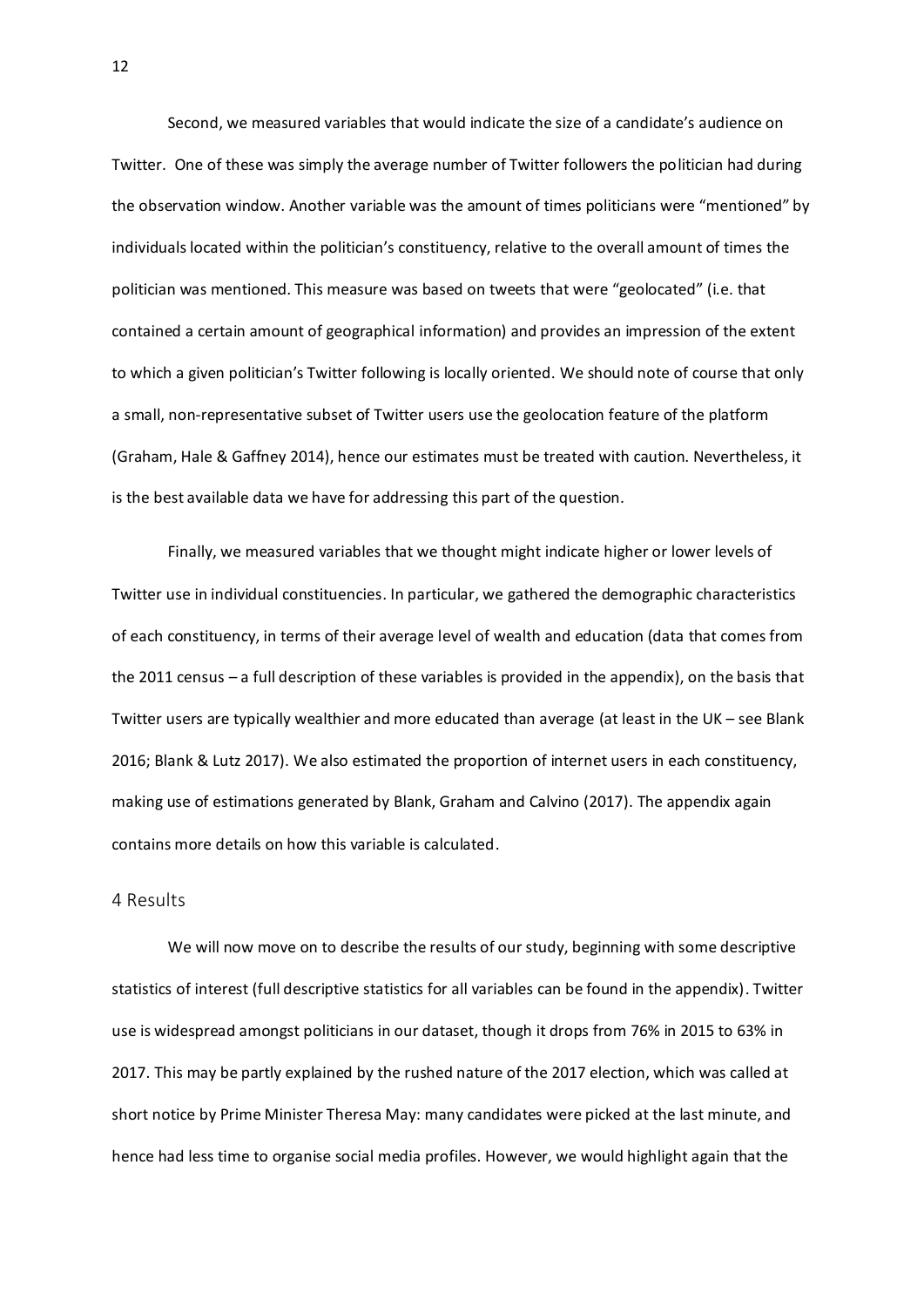accuracy of our Twitter username data is lower in 2017 than it is in 2015. Those candidates who did have a Twitter account made quite frequent use of the network in the campaign period, sending a median of 86 tweets in 2015 (or around 3.6 a day), a number which rose to 123.5 tweets in 2017 (just over 5.1 a day). The distribution of Twitter use was quite right-skewed, with some politicians sending several thousand tweets during the observation window. This provides a counter-point to the idea that social media use is "normalised": although many politicians have accounts, the extent to which they use them actually varies considerably.

It is also worth looking at how the level of Twitter activity correlates with some of our independent variables. In our 2015 data, those candidates with Twitter accounts spent, on average, more than twice as much money than those who did not. However, amongst those who did have an account, there was only a weak positive correlation between the number of tweets sent and the amount of money spent. Overall this supports the idea that having a Twitter account is indeed considered part of a professional, well-funded campaign, though the level of actual use of seems less strongly linked to funding than presence of the account itself.

There was also evidence to support the idea of differential adoption levels between incumbents and challengers, however it was incumbents that typically made much more use of the platform. In 2015, 87% of incumbent candidates had a Twitter account, compared to only 73% of challengers. In 2017, 84% of sitting MPs had an account compared with only 58% of challengers. Amongst those who had adopted, usage levels were roughly comparable. However, there were stark differences in terms of audience sizes (followers). The median challenger politician had roughly half of the followers of the median incumbent politician in 2015, and just over a third of the median number of followers for incumbents in 2017. This is probably because existing MPs have had years to cultivate a social media presence, whereas challengers have to do so in a relatively short period of time (especially for a snap general election as in 2017). This offers strong support to the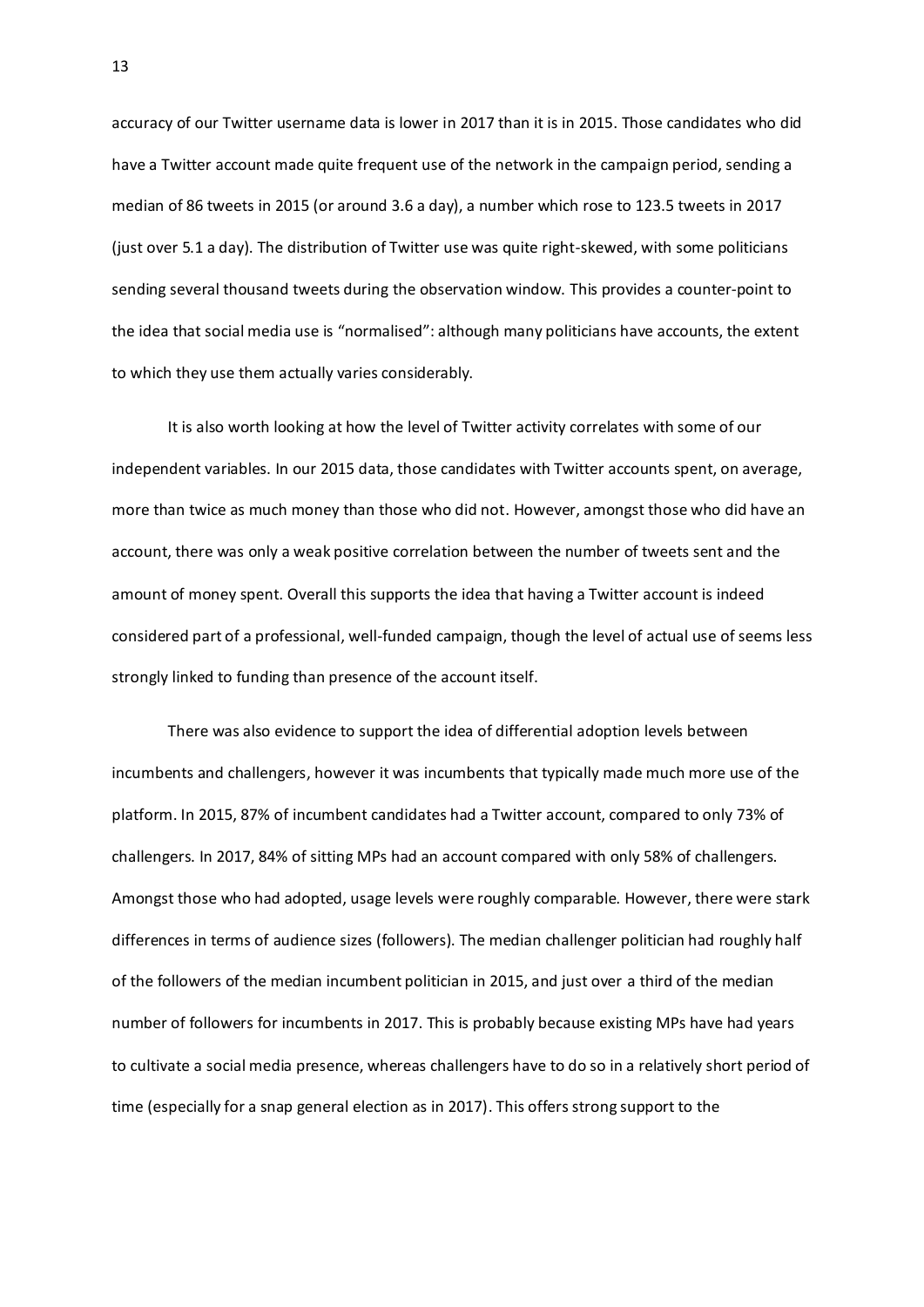"normalisation" thesis: established political forces are better placed to take advantage of this new technology.

A final descriptive question concerns the geographic distribution of the activity of those engaging with politicians on social media. In both years an average of just over 30% of mentions of candidates came from their own constituency (median 22%). This indicates that, while the majority of activity concerning candidates takes place outside their constituencies, a considerable proportion nevertheless takes place amongst people who could actually be eligible to vote for the candidate in question.

We will now move to evaluating the evidence for the idea that active use of Twitter has a positive effect on voting outcomes. We will begin with a set of linear models of the relationship between Twitter use and vote outcomes, which can be found in table one. Each of the first two models is tested on both waves of our data, and hence in the table estimates are reported for both 2015 and 2017. We also estimate a pooled model (model 1.3), which is useful as a way of addressing whether the strength of the Twitter effect changes in the two waves of observation.

Regression models were estimated in R. All fitted models were analysed with standard goodness of fit diagnostic tests for OLS models<sup>6</sup>. These tests highlighted two main potential concerns with the fit: evidence of heteroscedasticity and a group of around 150 high influence observations (the exact amount varying depending on the model being fitted). These problems were not resolved by log transformation of variables, so two further steps were taken in response. First, coefficient estimates, measures of statistical significance and estimates of  $R<sup>2</sup>$  were all computed by bootstrapping (R=5,000). Second, robust linear regressions were also estimated for all models. The results of the robust regressions were the same as the original OLS estimates. Hence we have

<sup>6</sup> In particular, variance inflation factors were inspected for evidence of multicollinearity, Cook's distance was calculated for all observations in order to identify high influence data points, plots of variables versus fitted values were inspected to check the general assumption of a linear relationship between dependent and independent variables, and a Breusch-Pagan test for heteroscedasticity was conducted.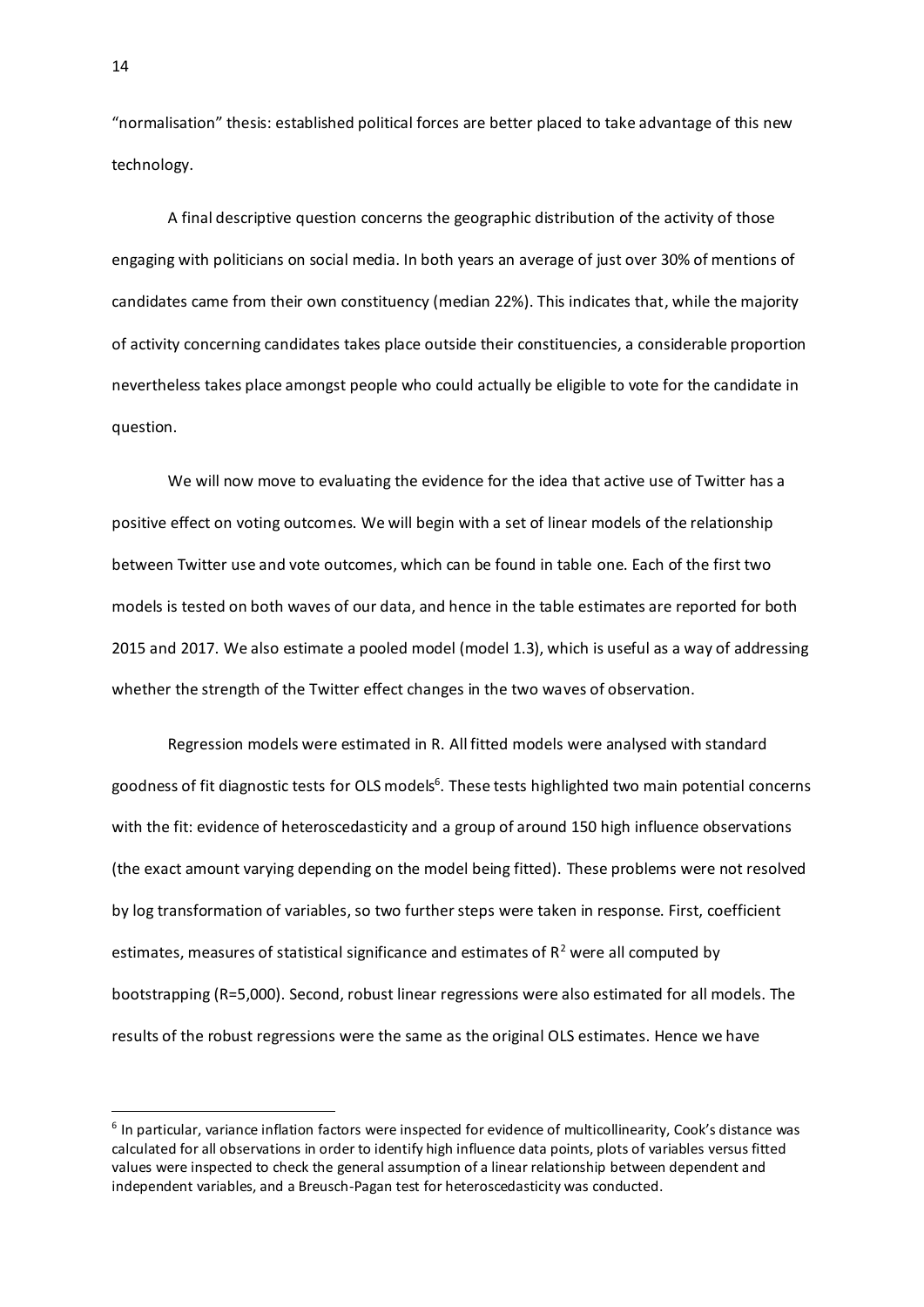reported the original OLS estimates to facilitate interpretation. Full results of the robust regressions can be found in the appendix.

|                         | Dependent variable: vote share ( $log_{10}$ ) |           |           |                                       |                   |  |  |
|-------------------------|-----------------------------------------------|-----------|-----------|---------------------------------------|-------------------|--|--|
|                         |                                               | Model 1.1 |           | Model 1.2                             |                   |  |  |
| Wave                    | 2015                                          | 2017      | 2015      | 2017                                  | Pooled            |  |  |
| Uses Twitter            | $0.09***$                                     | $0.07***$ |           |                                       |                   |  |  |
| #Tweets ( $log_{10}$ )  |                                               |           | $0.03***$ | $0.04***$                             | $0.03***$         |  |  |
| Spending ( $log_{10}$ ) | $0.04***$                                     |           | $0.04***$ |                                       |                   |  |  |
| Incumbent MP            | $0.38***$                                     | $0.31***$ | $0.37***$ | $0.30***$                             | $0.35***$         |  |  |
| 2017 Wave               |                                               |           |           |                                       | $-0.17***$        |  |  |
| 2017 Interaction        |                                               |           |           |                                       | $0.05*$           |  |  |
| Observations            | 3172                                          | 2826      | 2398      | 1771                                  | 4169              |  |  |
| Adjusted $R^2$          | 0.76                                          | 0.86      | 0.77      | 0.85                                  | 0.76              |  |  |
|                         |                                               |           | *         | $\overline{p}$ < 0.05; ** $p$ < 0.01; | $***$<br>p< 0.001 |  |  |

*Table 1: OLS regressions of the relationship between Twitter use and vote share outcomes. Coefficients, significance levels and R<sup>2</sup> were calculated using bootstrapping (percentile method). A term for the candidate's party is included but not reported. Note that spending data was not available for the 2017 election at the time of writing.*

We will now describe the results of the models in table one. Model 1.1 addresses the relationship between having a Twitter account and final vote share outcome. In both years Twitter use is positively associated with vote outcomes. Though the overall  $R^2$  of the models is quite high, stepwise inclusion of variables indicated that the Twitter account variable made only a small difference to this (0.05 in 2015 and 0.09 in 2017). Model 1.2 is restricted to the subset of observations for candidates who did have a Twitter account. The main independent variable becomes the amount of times they sent messages from this account during the observation window. The term is again positive and statistically significant, and (in the 2015 model) is roughly comparable with spending: increasing money spent by 10% has approximately the same effect as increasing tweets sent by 13%. Finally, model 1.3 pools all observations, and includes a dummy variable for whether the wave was 2017 or 2015 as well as an interaction term between the wave and the number of tweets sent. This interaction term is positive, statistically significant and larger than the main term for number of tweets sent, indicating a considerable divergence in effect sizes between the two waves: for example, a 10% increase in tweets sent correlates with, approximately, a 0.3%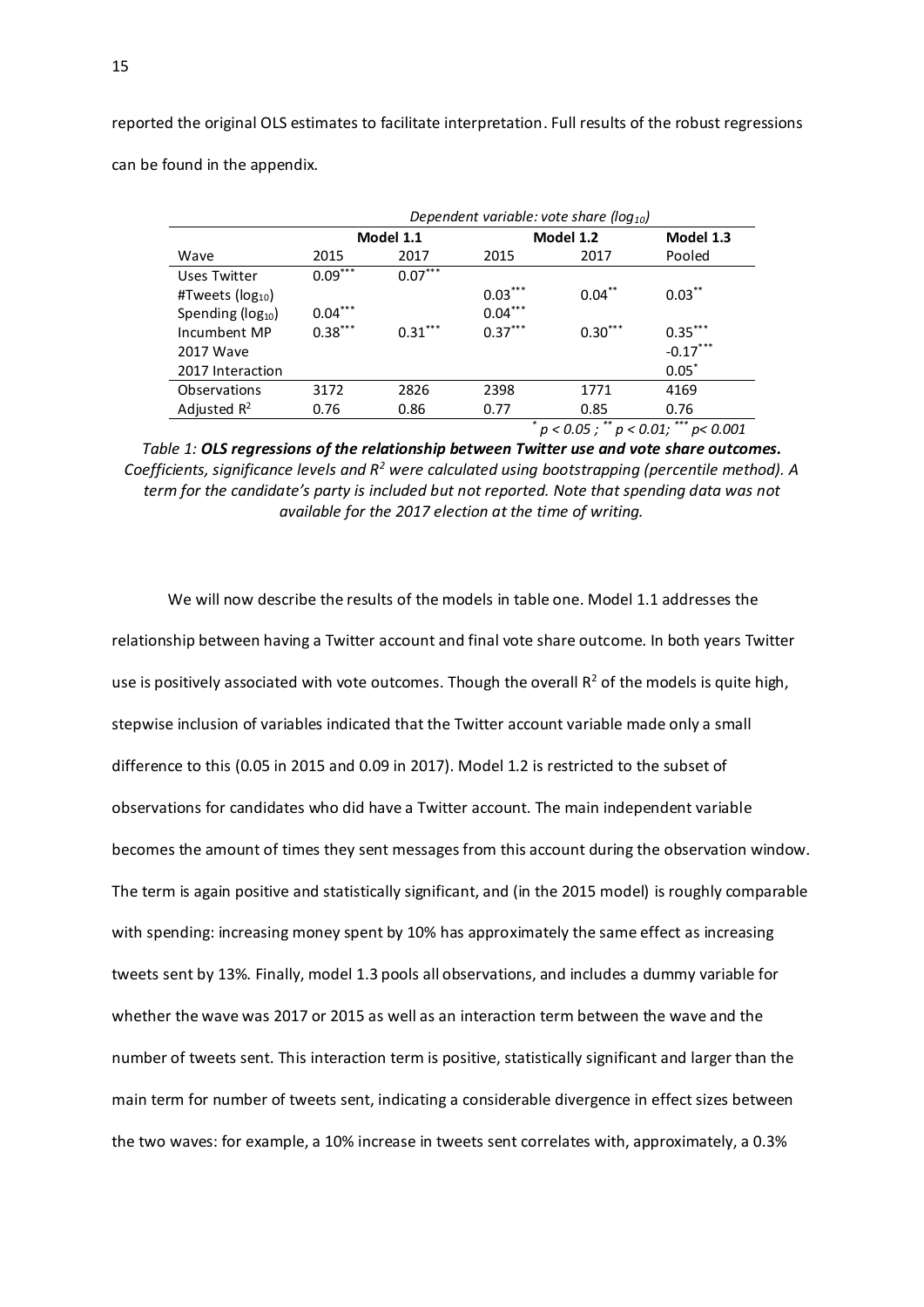increase in votes in 2015 and a 0.8% increase in 2017. This may indicate that the impact of social media use was greater in 2017 than it was in 2015.

We will now move on to the second part of our analysis, which looks at the extent to which the relationships highlighted in table one are moderated by theoretically relevant interaction effects. These interaction effects are addressed in table two, which contains a set of models that duplicate model 1.2 from table one with the addition of an interaction effect. Note that control variables for incumbency and party are included but not reported to save space. Note as well that N is reduced in models 2.1 and 2.2 as follower and mention data was not observed for some politicians in the observation window<sup>7</sup>. Diagnostic tests on these models produced similar results to those above, hence the same strategy of bootstrapping and adoption of alternative robust regressions was used. There were some deviations between the results of the robust regressions and the standard OLS regressions: these are noted in the text below.

|                               | Dependent variable: vote share (log10) |      |                      |         |           |           |           |            |           |           |
|-------------------------------|----------------------------------------|------|----------------------|---------|-----------|-----------|-----------|------------|-----------|-----------|
|                               | Model 2.1                              |      | Model 2.2            |         | Model 2.3 |           | Model 2.4 |            | Model 2.5 |           |
| Wave                          | 2015                                   | 2017 | 2015                 | 2017    | 2015      | 2017      | 2015      | 2017       | 2015      | 2017      |
| #Tweets ( $log_{10}$ )        | $-0.09$ **                             | 0.04 | 0.00                 | 0.00    | $0.04***$ | $0.04***$ | $0.04***$ | $0.04***$  | $0.03***$ | $0.04***$ |
| Followers ( $log_{10}$ )      | 0.02                                   | 0.06 |                      |         |           |           |           |            |           |           |
| Foll. ( $log_{10}$ ) * Tweets | $0.03***$                              | 0.00 |                      |         |           |           |           |            |           |           |
| % Cons. Mentions              |                                        |      | $-0.45$ <sup>*</sup> | 0.20    |           |           |           |            |           |           |
| % C. Mentions * Tweets        |                                        |      | $0.39***$            | $-0.01$ |           |           |           |            |           |           |
| Cons. Wealth                  |                                        |      |                      |         | 0.00      | $-0.04$   |           |            |           |           |
| C. Wealth * Tweets            |                                        |      |                      |         | 0.01      | $0.04*$   |           |            |           |           |
| Cons. Education               |                                        |      |                      |         |           |           | $-0.03$   | $-0.02$    |           |           |
| C. Education * Tweets         |                                        |      |                      |         |           |           | $0.02*$   | $0.03^{+}$ |           |           |
| Cons. Internet Use            |                                        |      |                      |         |           |           |           |            | $-0.01$   | $-0.03$   |
| C. Int. Use * Tweets          |                                        |      |                      |         |           |           |           |            | $0.02^*$  | $0.03*$   |
| Observations                  | 2383                                   | 1764 | 2290                 | 1318    | 2398      | 1771      | 2398      | 1771       | 2398      | 1771      |
| Adjusted $R^2$                | 0.77                                   | 0.85 | 0.76                 | 0.84    | 0.76      | 0.85      | 0.76      | 0.85       | 0.76      | 0.85      |

*\* p < 0.05 ; \*\* p < 0.01; \*\*\* p< 0.001*

*Table 2: OLS Models with interaction terms. Terms for party and incumbency are included in all models but not reported. Grey shading indicates results that were not significant in the robust regression models.* 

 $7$  Our measure of the amount of followers a candidate has is calculated whenever they send a tweet. As some candidates did not send a tweet during the observation window, the number of followers they had could not be calculated. Some candidates were also not mentioned during the observation window, hence the percentage of mentions they had could not be calculated.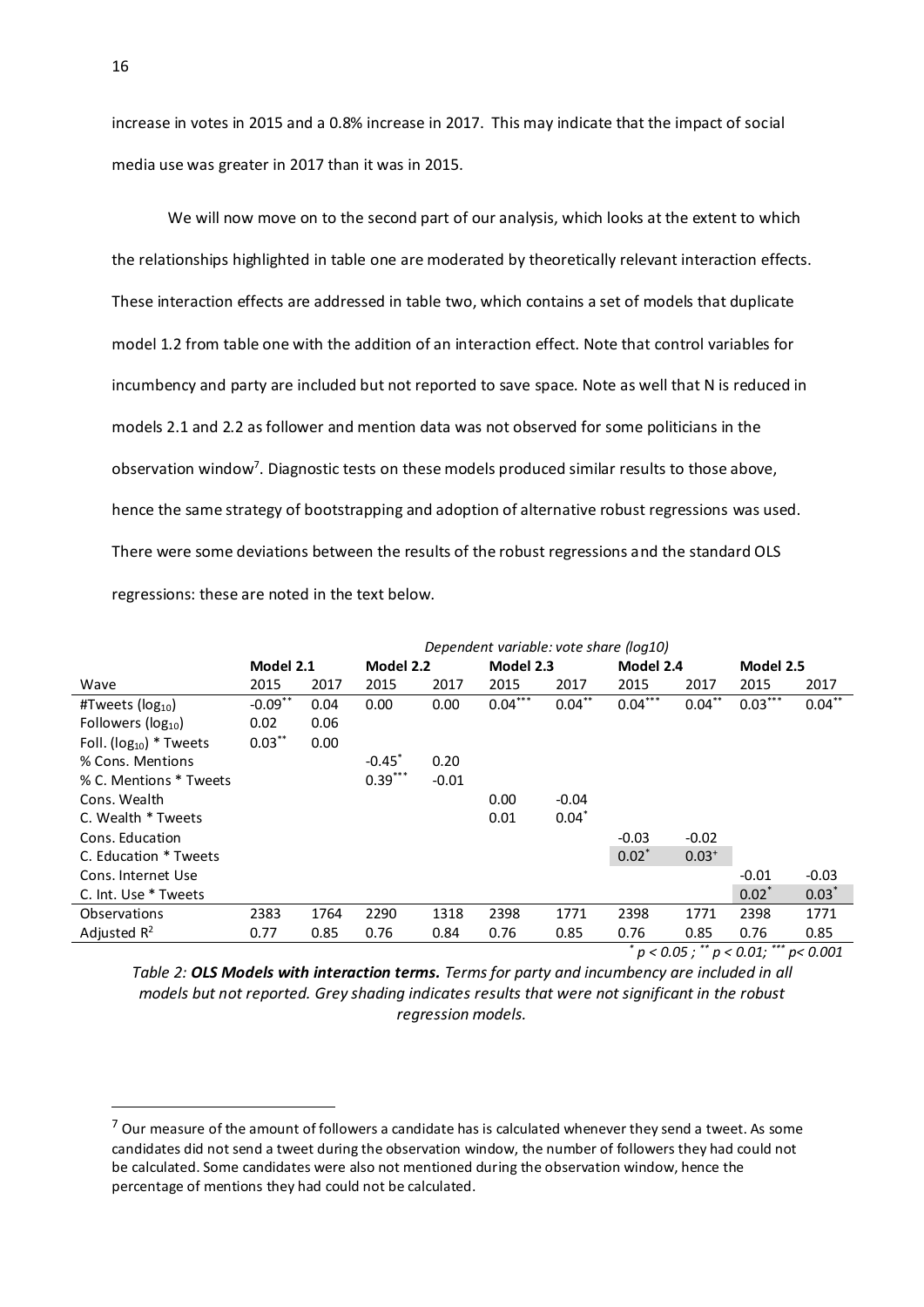The interaction models in general provide supportive evidence for H2 and H3, though not in a way that is consistent across all model specifications. The interaction terms between tweets and followers (model 2.1) and tweets and percentage of constituency mentions (model 2.2) were both significant in 2015 but not 2017. The interaction term for the wealth of a constituency (model 2.3) was significant in 2017 but not 2015. The interaction terms for education and Internet use (models 2.4 and 2.5) were significant in both waves of observation; however, these results diminished to borderline levels in 2015 and outright insignificance in 2017 when the models were estimated through robust regressions. Overall, therefore, we find tentative but not complete support for H2 (regarding audience size) and H3 (regarding likely volume of Twitter users within a constituency).

We will now move on to our final analytical section where we estimate two "hybrid" fixed effects models (Allison, 2009, p. 23-25). These models are estimated on the subset of observations in our dataset who competed in both the 2015 and 2017 elections. A fixed effects model is useful in our circumstances because it allows us to eliminate bias caused by unobserved (time invariant) variables. The "hybrid" model is particularly appropriate because it allows us to both estimate the impact of time varying factors in explaining voting outcomes (in this case, the number of tweets sent and also whether the candidate was an incumbent when the election was called) but also allows us to preserve observed time *invariant* variables which are nevertheless of interest (in this case the political party of the candidate). The approach is not flawless, however. First, the need to look at politicians who campaigned in both elections means we are forced to select on the dependent variable as those who achieved higher vote shares in one election are much more likely to return in the next one (indeed, 55% of the individuals who competed in both elections won their constituencies in 2015). These individuals already made relatively high use of social media, which also lowers the amount of variation we observe in this independent variable. Second, this type of regression only eliminates *time-invariant* unobserved variables. This is a weakness with regard to potential changes in party effects between waves of the election: the strength of national campaigns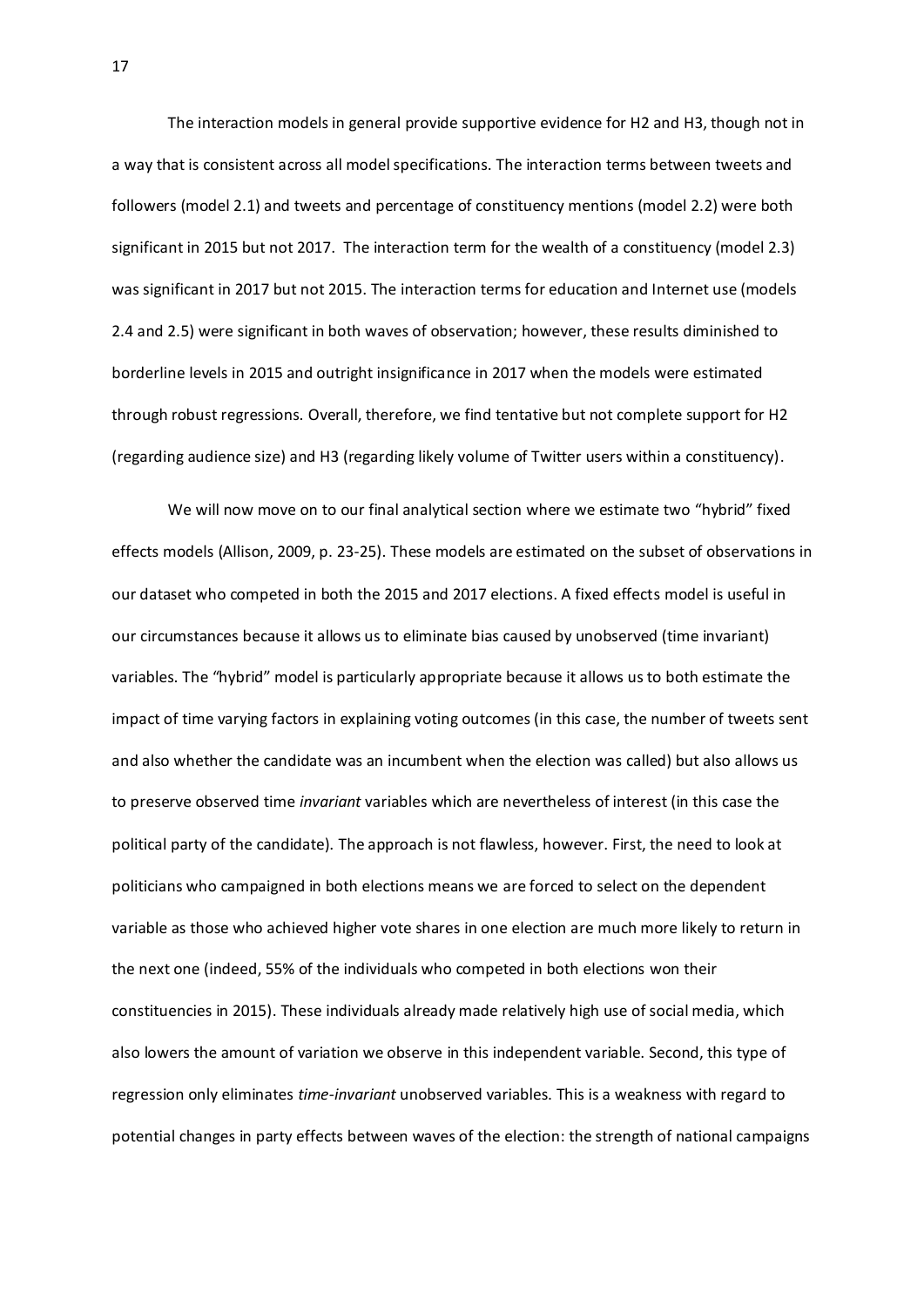likely differed between elections, hence the impact of party membership is not time invariant. We will return to these points in the conclusion.

The hybrid models are reported in table three. For readers who are not familiar with the structure of these models, their setup is similar to a pooled time series regression, in the sense that there is one observation per person per year, and the outcome variable is the result achieved by that person in that year. However the main explanatory variables in the model are expressed as deviations from person-specific means for a given year of observation. These person-means are themselves also included in the model, though are not typically interpreted (see Allison 2009, p. 23- 24). Hybrid models are estimated as multilevel ones, with each individual as a group modelled as a random effect (hence the "hybrid" designation of the model as it combines both fixed and random effects). In this paper, models were fitted with the "lme4" package in R, with coefficients, confidence and values for  $R^2$  again obtained by bootstrapping (R=5,000). We make use in particular of the marginal R<sup>2</sup> value proposed by Tjur (2009). Standard diagnostic tests were applied which showed that the models developed fitted the data well.

|                                           | Dependent variable: vote share ( $log_{10}$ ) |                        |  |  |  |
|-------------------------------------------|-----------------------------------------------|------------------------|--|--|--|
|                                           | Model 3.1                                     | Model 3.2              |  |  |  |
| Tweets ( $log_{10}$ ) (Deviation)         | $0.01***$                                     | $0.01***$              |  |  |  |
| Tweets (log <sub>10</sub> ) (Person Mean) | $0.03***$                                     | $0.01*$                |  |  |  |
| Incumbent (Deviation)                     |                                               | $0.01***$              |  |  |  |
| Incumbent (Person Mean Centred)           |                                               | $0.08***$              |  |  |  |
| Observations                              | 1,644                                         | 1,644                  |  |  |  |
| Marginal $R^2$                            | 0.03                                          | 0.84                   |  |  |  |
|                                           |                                               | ملم ملم ملم<br>مله مله |  |  |  |

*\* p < 0.05 ; \*\* p < 0.01; \*\*\* p< 0.001*

*Table 3: Hybrid fixed-effects models for individuals who competed in both 2015 and 2017 elections. A party term is included for model 3.2 but not reported.* 

In model 3.1, we look solely at the relationship between difference in the level of Twitter use and difference in vote share outcomes. The term for change in Twitter use is positive and statistically significant. Those who used Twitter more also improved their vote share outcome. In model 3.2, we add in two theoretically relevant control variables (incumbency status and party of origin). The coefficient is about a third of the size of the one estimated in models 1.2 and 1.3 (these coefficients can be directly compared), however it remains positive and statistically significant. This model,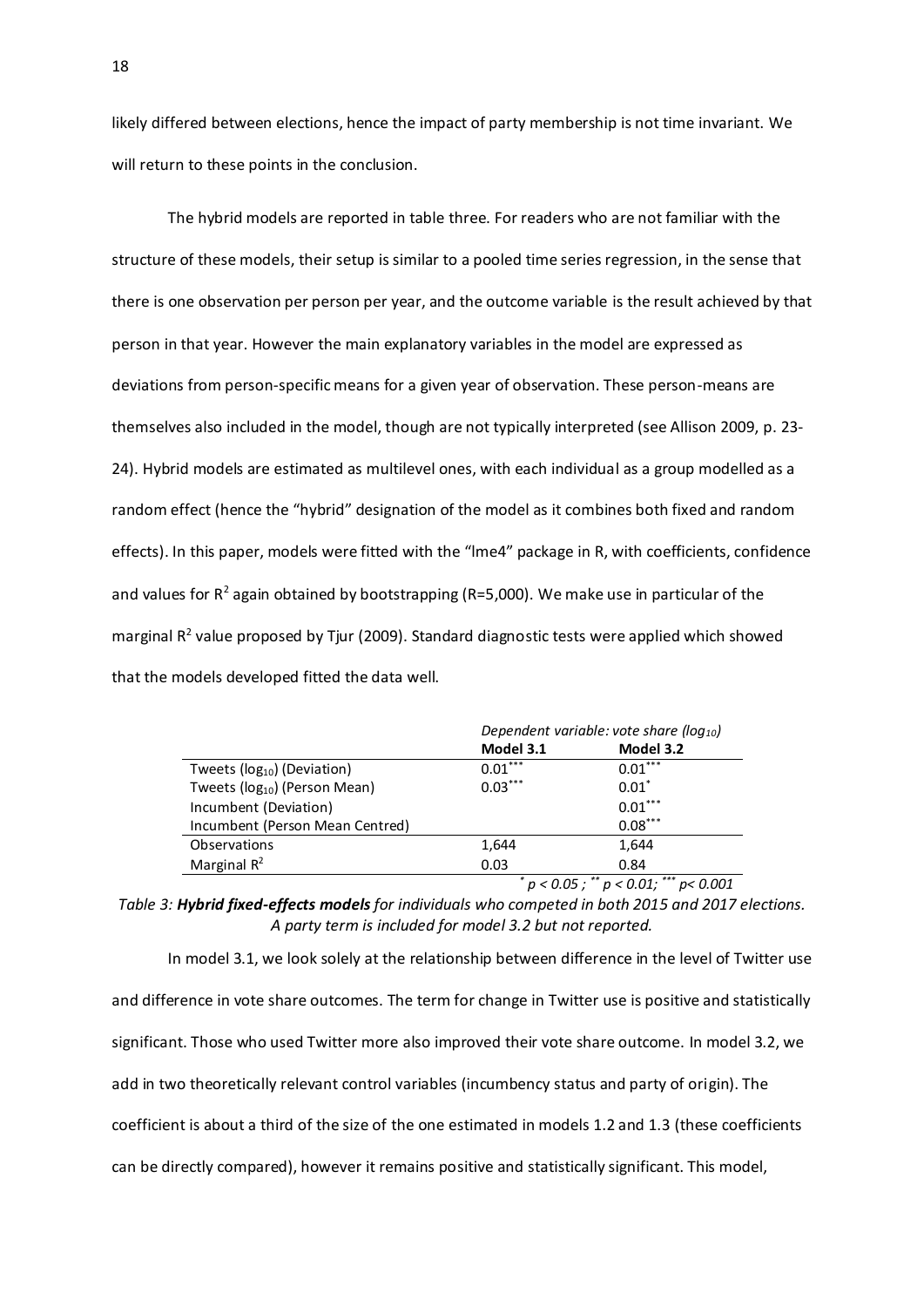which is based solely on how individuals change their behaviour over time, is a strong test and hence provides considerable evidence for the idea that social media use does genuinely make a difference to electoral campaigns.

#### 5 Conclusions

This study has provided an extensive empirical test of the link between political campaigning on social media and vote share outcomes. A positive correlation was found that was robust to a range of control variables and the specification of a hybrid fixed effects model. Interaction effects also largely functioned in the expected way further enhancing support for the existence of an effect, though the interactions themselves were not all significant. Overall the empirical evidence that Twitter media use does have a positive effect on votes is strong.

The results were also unanimous in suggesting that the overall impact of Twitter use is small in absolute terms. The hybrid fixed effects regression which made use only of Twitter related variables (model 3.1) had an  $R^2$  of just 0.03, indicating that a great deal of the variance is unexplained by social media use. MPs that had a Twitter account typically had vote shares around 20% higher than those who did not have one (see model 1.1). When the volume of tweets sent is considered, our most conservative model (3.2) suggests that tweets would need to be increased by 175% to generate a 1% increase in vote share. However, it is worth emphasising that these figures are nevertheless important in relative terms. They are first and foremost comparable with the effect of campaign spending (see the 2015 wave of model 1.2). Furthermore, the modest increases they generate may nevertheless be significant in a close race, of which there were many in our data: around 14% of the electoral competitions which form the basis of our study were won by a margin of less than 5 percentage points, and 4% of them were won by a margin of less than 1 percentage point. Hence overall the evidence suggests that social media use could make a genuinely important difference to electoral campaigns. Of course, as our results are measured in percentage terms, this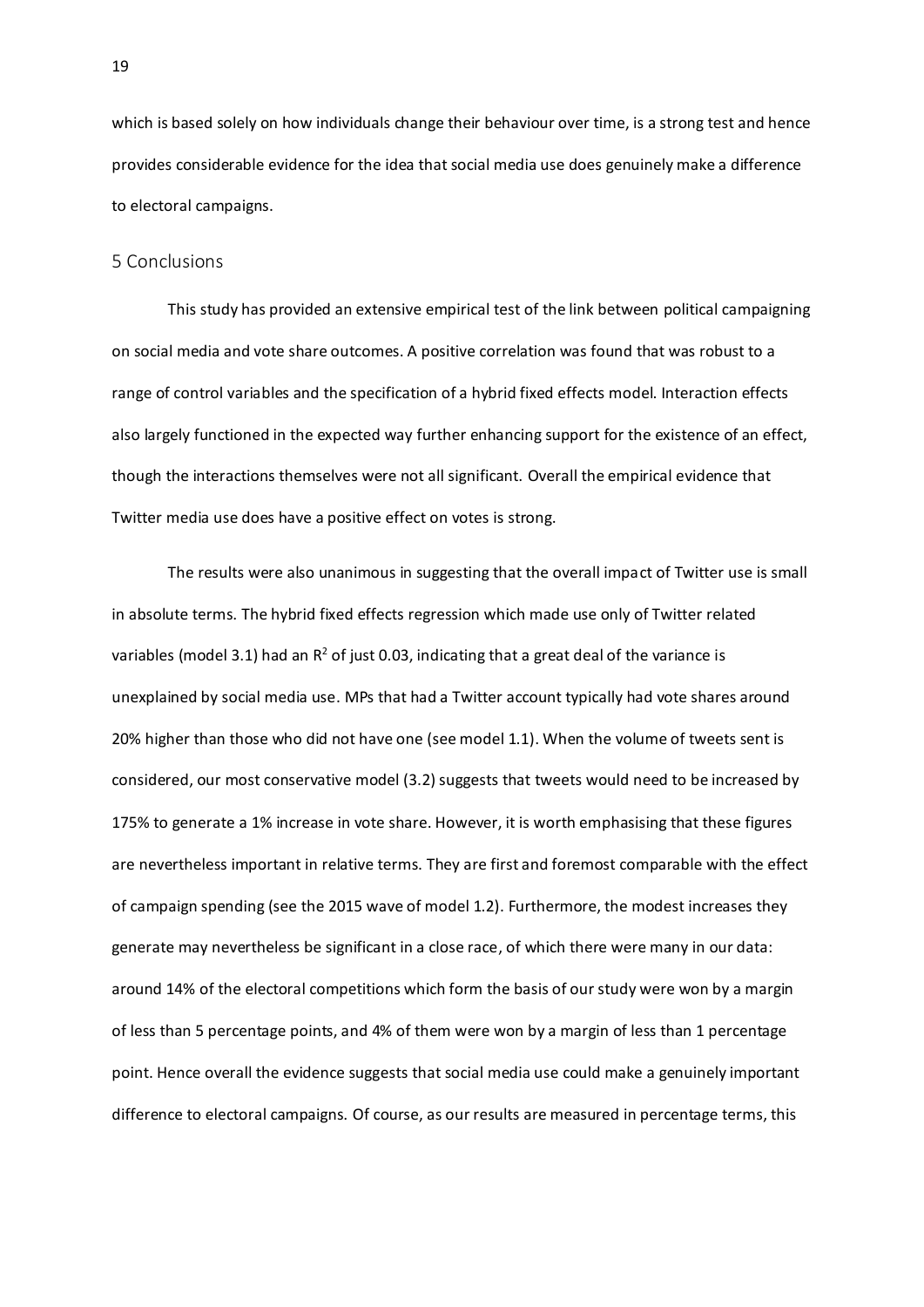also means returns from the using the platform diminish. This suggests that a small amount of engagement with the platform is the most efficient strategy.

How do these results affect theory about the impact of social media on politics? We would highlight two main contributions. First, in showing that making use of social media matters for political campaigns, we discredit the idea that it only offers a communication channel with those who are already converted to the cause (the "echo chamber" effect). Although we cannot distinguish between mechanisms, candidates who communicate in this way do appear to reach voters who otherwise would not have voted for them (or might not have voted at all). One useful avenue for further research would be to investigate the precise pathway by which this influence takes place: whether it be through direct communication with voters or a more indirect avenue through opinion leaders or inter-media agenda setting. Of course, we should note that the finding does not completely contradict the echo chamber thesis: this may be one reason why we only observe a weak effect. Furthermore, the mechanism at work could be one of increasing voter turnout within the group that already agrees with the candidate.

Second, it is worth revisiting the normalisation vs equalisation debate. We have shown that while some sort of engagement with social media (measured through account creation on Twitter) is quite widespread, actual levels of usage vary considerably. We cannot say yet that sustained social media use is a typical feature of campaigns. However, we also showed that politicians who were victorious at a previous election typically had better developed social media profiles than those who did not. They were likely to tweet more, and typically boasted follower bases that were significantly larger than those of challengers, something which our 2015 data suggested was an important enabler in terms of translating tweets into votes. This provides strong support for the normalisation thesis: social media offers an advantage to those who have won previously. It is also interesting to note, however, that this advantage is at the level of the individual politician rather than the party as a whole. Hence, for example, even though the Labour Party lost the 2015 election in terms of gaining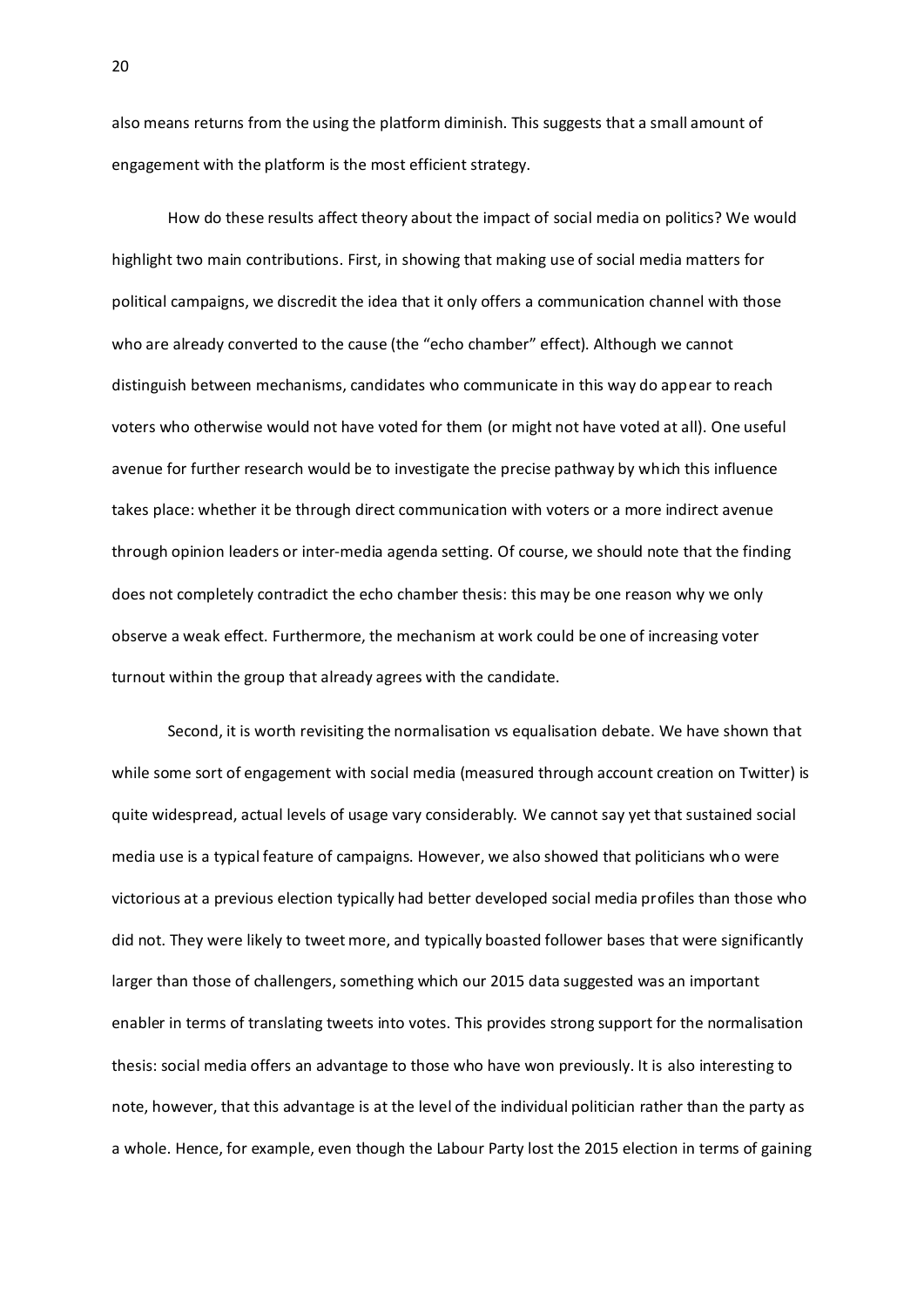fewer seats than its traditional rival the Conservative Party, it nevertheless gained a considerable portion of the overall seats on offer. In many respects, on social media the politicians in those seats then had the same incumbency advantage as members of the winning Conservative party when the 2017 election came around.

It is worth concluding, however, by highlighting weaknesses in the study, and thus pointing the way for future research. We address only one social media platform in this paper (Twitter). We do not know the extent to which the use of Twitter correlates with use of other types of social media (such as Facebook and Snapchat), hence we are unable to say to what extent it is Twitter itself which makes the difference, as compared to other platforms. We also look solely at patterns of usage of social media, and do not engage with the type of contributions being made by politicians, nor the type of response received. Finally, we treat observations in our dataset as if they are the result of separate, independent electoral campaigns, but this is not the case: there are also co-ordinated national campaigns that take place containing social media elements. Only a field experiment could truly address this deficiency. Absent this, however, we believe that this study is the strongest treatment yet of the effect of active political campaigning on social media.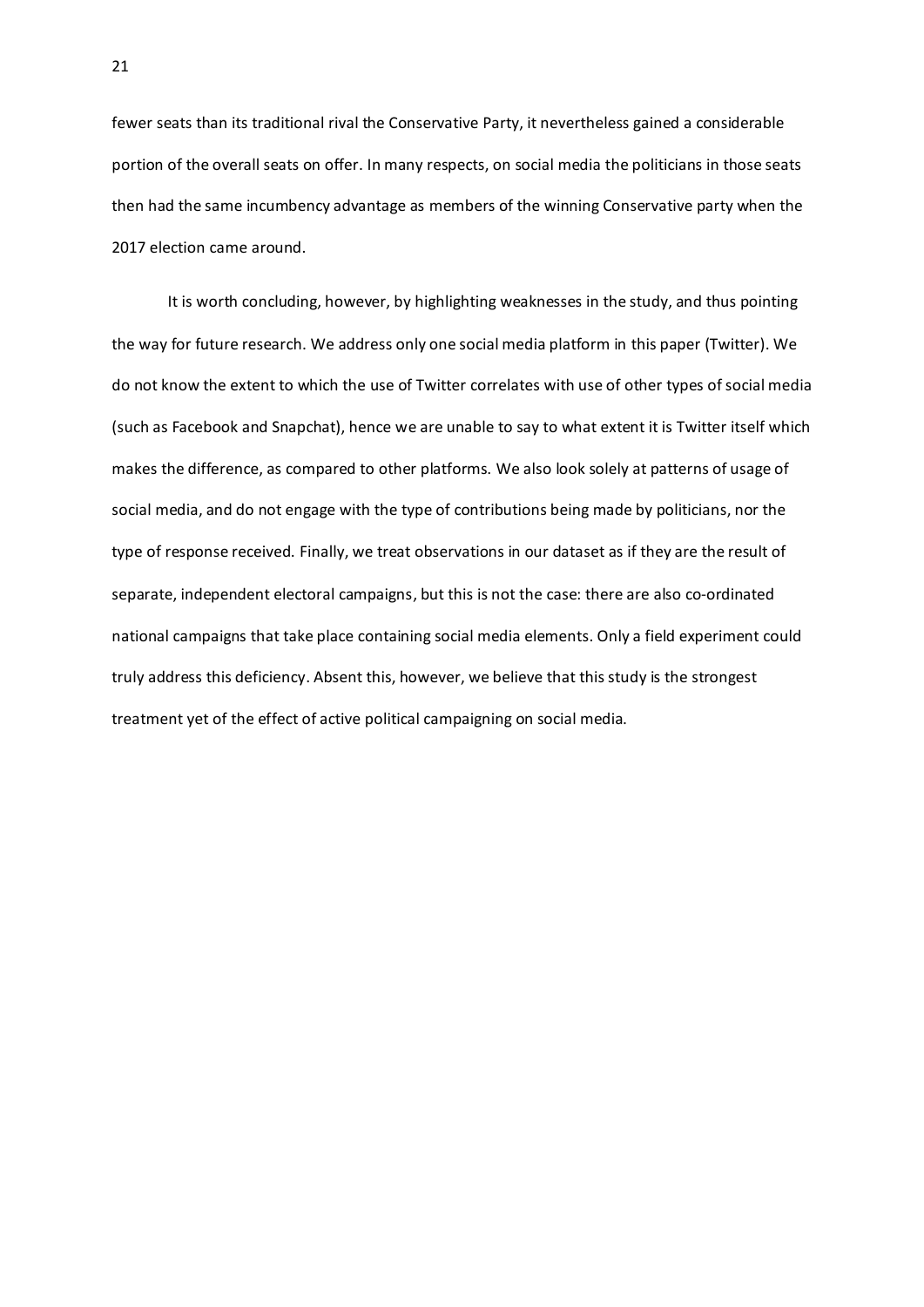- Ahmadian, S., Azarshahi, S., and Palhus, D. (2017). Explaining Donald Trump via communication style. *Personality and Individual Differences*, *107*, 49-53.
- Aldrich, J., Gibson, R., Cantijoch, M., & Konitzer, T. (2015). Getting out the vote in the social media era. *Party Politics*, *22*(2), 165-178.
- Allison, P. (2009). *Fixed Effects Regression Models*. London: Sage.
- Anstead, N., O'Loughlin, N. (2014). Social Media Analysis and Public Opinion: The 2010 UK General Election. *Journal of Computer-Mediated Communication*, 20(2), 204-220.
- Ausserhoffer, J. & Maireider, A. (2013). National politics on Twitter: Structures and topics of a networked public sphere. *Information, Communication & Society*, *16*(3), 291-314.
- Bimber, B. (2014). Digital media in the Obama campaigns of 2008 and 2012. *Journal of Information Technology & Politics*, *11*(2), 130–150.
- Blank, G. (2016). The Digital Divide Among Twitter Users and Its Implications for Social Research. *Social Science Computer Review*, doi: [10.1177/0894439316671698](https://doi.org/10.1177/0894439316671698)
- Blank, G, Lutz, C. (2017). Representativeness of Social Media in Great Britain: Investigating Facebook, LinkedIn, Twitter, Pinterest, Google+, and Instagram. *American Behavioural Scientist*
- Blank, G., Graham, M., Calvino, C. (2017). Local Geographies of Digital Inequality. *Social Science Computer Review*.
- Bode, L. & Epstein, B. (2015). Campaign Klout: Measuring Online Influence During the 2012 Election. *Journal of Information Technology & Politics*, *12*(2), 133-148.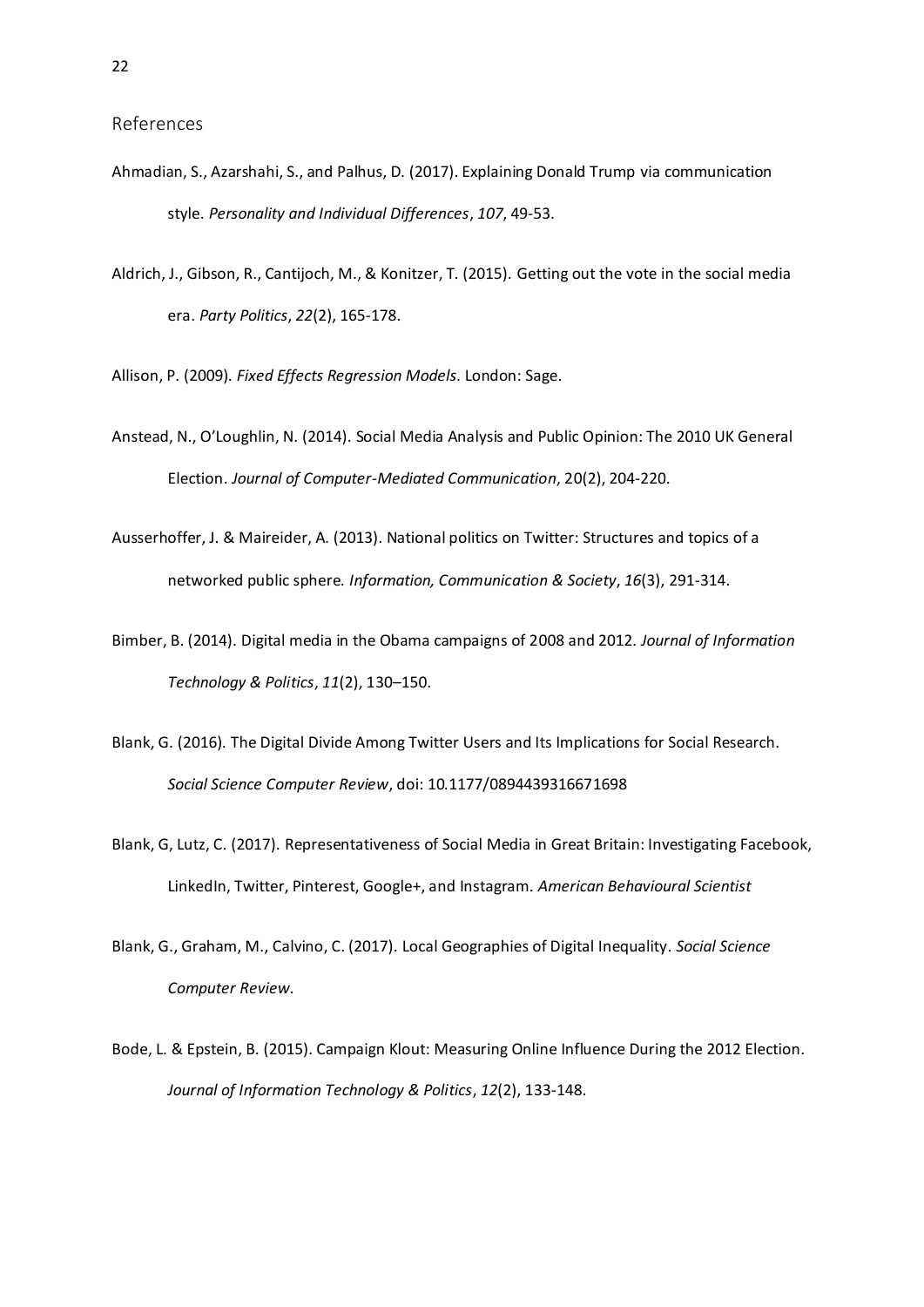- Bond, R., Fariss, C., Jones, J., Kramer, A., Marlow, C., Settle, J., & Fowler, J. (2012). A 61-millionperson experiment in social influence and political mobilization. *Nature*, *489*, 295-298.
- Bright, J. (2016). The social news gap: how news reading and news sharing diverge. *Journal of Communication* 66 (3), 343-365
- Bright, J. (2016). Explaining the emergence of echo chambers on social media: the role of ideology and extremism. Available from[: https://arxiv.org/abs/1609.05003](https://arxiv.org/abs/1609.05003)
- Conover, M., Gonçalves, B., Flammini, A., & Menczer, F. (2012). Partisan asymmetries in online political activity. *EPJ Data Science* 1(1)
- Conway, B., Kenski, K., & Wang, D. (2015). The Rise of Twitter in the Political Campaign. *Journal of Computer-Mediated Communication*, *20*(4), 363-380.
- Carpenter, C. A. (2010). The Obamamachine: Technopolitics 2.0. *Journal of Information Technology & Politics*, *7*(2-3), 216–225.
- Chen, P. (2010). Adoption and use of digital media in election campaigns: Austria. Canada, New Zealand. *Public Communication Review*, *1,* 3–26.

Dempsey, N. (2017). *Turnout at elections* (Paper CBP 8060). London: House of Commons Library.

- Dubois, E., & Gaffney, D. (2014). The Multiple Facets of Influence: Identifying Political Influentials and Opinion Leaders on Twitter. *American Behavioral Scientist*, *58*(10), 1260–1277.
- The Electoral Commission. (2015). UK general elections candidate election spending. *The Electoral Commission*.
- The Electoral Commission. (2016). Provisional electorate figures published ahead of the EU referendum. *The Electoral Commission*.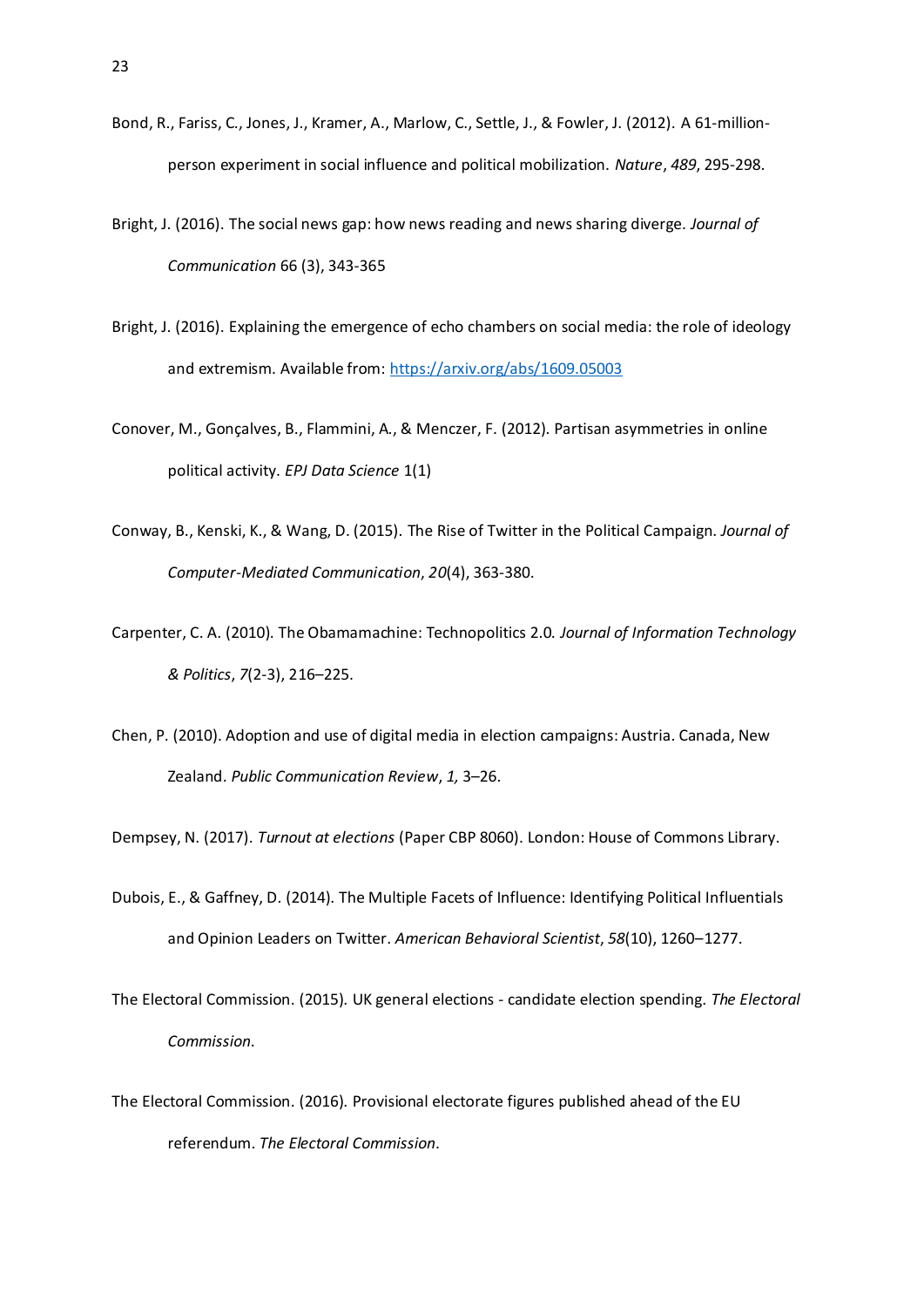- Enli, G. & Skogerbø, E. (2013). Personalized campaigns in party-centred politics. *Information, Communication & Society*, *16*(5), 757-774.
- Enli, G. (2017). Twitter as arena for the authentic outsider. *European Journal of Communication*, *32*(1), 50-61.
- Van Erkel, P., Thijssen, P., and van Aelst, P. (2016). One for all or all for one: The electoral effects of personalized campaign strategies. *Acta Politica*, *52*(3), 384-405.
- Garzia, D., Trechsel, A. & De Angelis, A. (2017) Voting Advice Applications and Electoral Participation: A Multi-Method Study. *Political Communication*, *34*(3), 424-443.
- Gayo-Avello, D. (2013). A meta-analysis of state-of-the-art electoral prediction from Twitter data. *Social Science Computer Review*, *31*(6), 649–679.
- Gibson, R., Römmele, A., & Williamson, A. (2014). Chasing the Digital Wave. *Journal of Information Technology & Politics*, *11*(2), 123-129.
- Glassman, M., Straus, J., & Shogan, C. (2010). Social networking and constituent communications: member use of Twitter during a two-month period in the 111th congress. *Journal of Communication Research*, *2*(2–3), 219–233.
- Golbeck, J., Grimes, J., & Rogers, A. (2010). Twitter use by the US Congress. *Journal of the Association for Information Science and Technology*, *61*(8), 1612-1621.
- Gottfried, J. A., Hardy, B. W., Holbert, R. L., Winneg, K. M., & Jamieson, K. H. (2017). The Changing Nature of Political Debate Consumption. *Political Communication*, *34*(2), 172–199.
- Graham, T., Broersma, M., Hazelhoff, K., & van't Haar, G. (2013). Between broadcasting political messages and interacting with voters. *Information, Communication & Society*, *16*(5), 692- 716.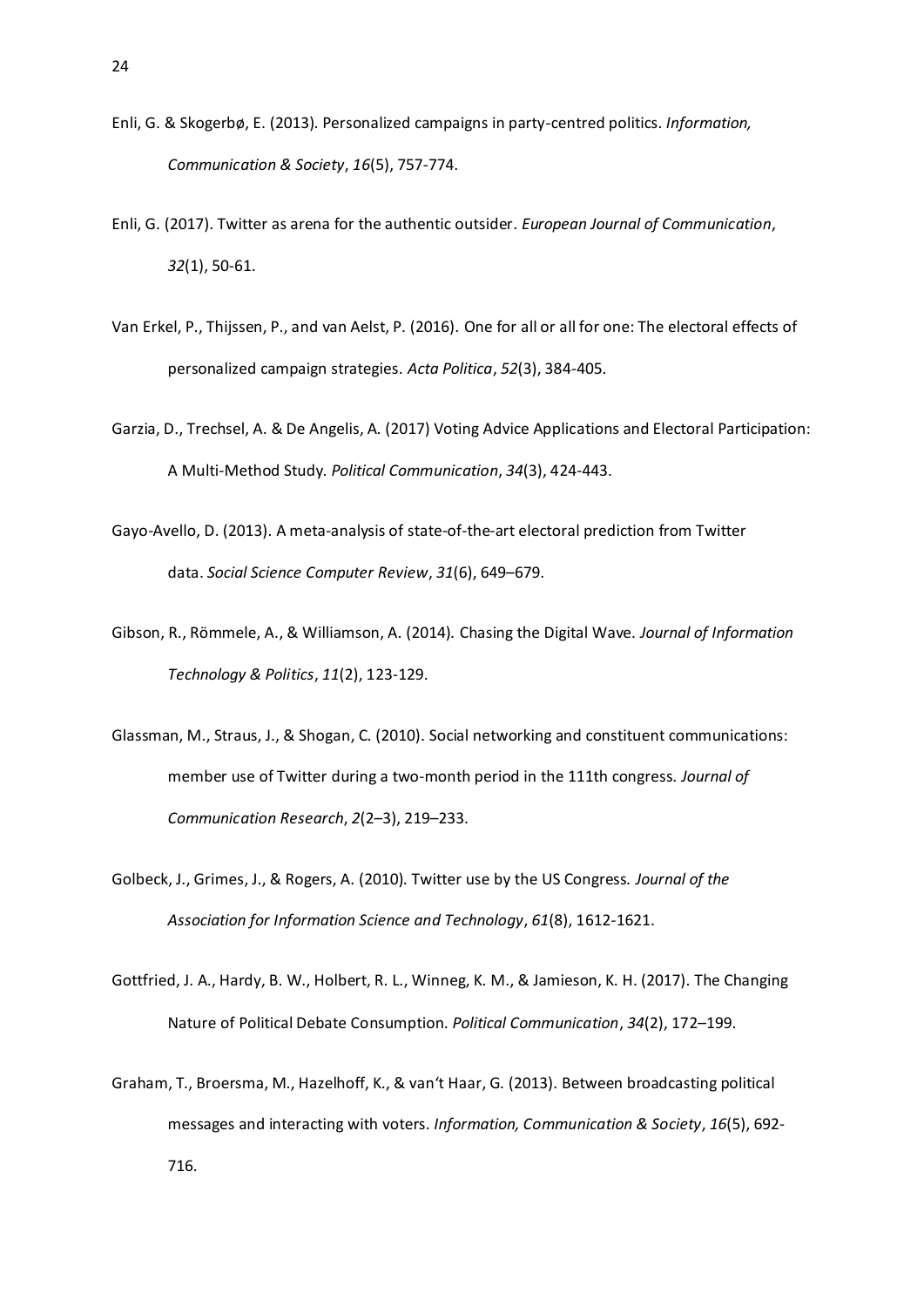- Graham, T., Jackson, D., and Broersma, M. (2014). New platform, old habits? Candidates' use of Twitter during the 2010 British and Dutch general election campaigns. *New Media & Society*, *18*(5), 765-783.
- Graham, M., Hale, S.A., & Gaffney, D. (2014). Where in the World Are You? Geolocation and Language Identification in Twitter. *The Professional Geographer*, 66(4), 568-578
- Grusell, M., & Nord, L. (2016). Setting the Trend or Changing the Game? Professionalization and Digitalization of Election Campaigns in Sweden. *Journal of Political Marketing*
- Gulati, J., & Williams, C. B. (2011). *Diffusion of Innovations and Online Campaigns: Social Media Adoption in the 2010 U.S. Congressional Elections* (SSRN Scholarly Paper No. ID 1925585).
- Gurevitch, M., Coleman, S., & Blumler, J. G. (2009). Political Communication —Old and New Media Relationships. *The ANNALS of the American Academy of Political and Social Science*, *625*(1), 164–181.
- Hoffman, C. & Suphan, A. (2017). Stuck with 'electronic brochures'? How boundary management strategies shape politicians' social media use. *Information, Communication & Society*, *20*(4), 551-569.
- Howard, P. (2005). *New Media Campaigns and the Managed Citizen*. Cambridge: Cambridge University Press.
- Jackson, N. & Lilleker, D. (2009). Building an architecture of participation? Political parties and Web 2.0 in Britain. *Journal of Information Technology & Politics*, *6*(3/4), 232–250.
- Jackson, N. (2003). MPs and web technologies: an untapped opportunity? *Journal of Public Affairs*, *3*(2), 124-137.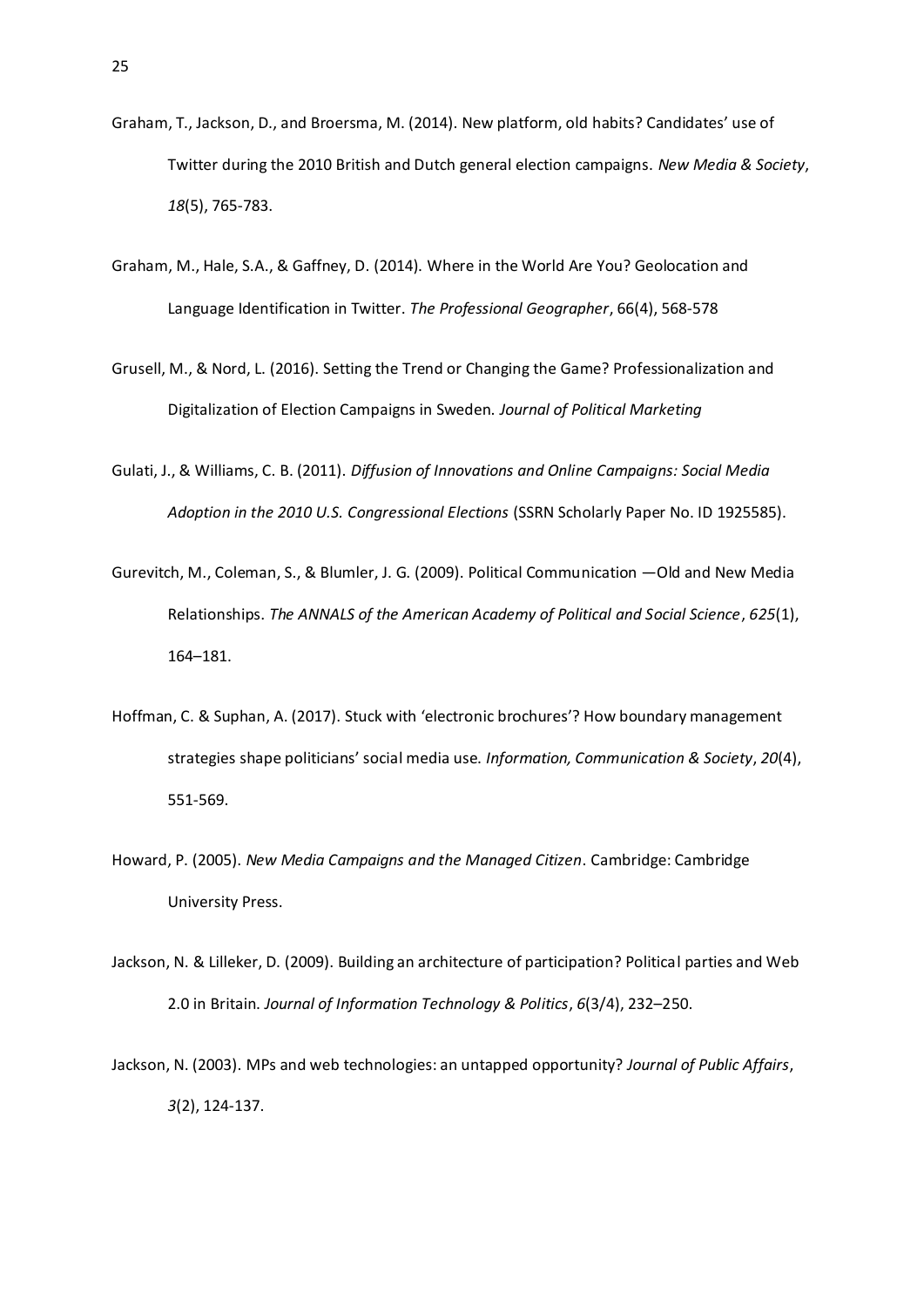- Jungherr, A. (2016). Twitter use in election campaigns: a systematic literature review. *Journal of Information Technology & Politics*, *13*(1), 72-91.
- Karpf, D. (2017). Digital politics after Trump. *Annals of the International Communication Association*, *41*(2), 198-207.
- Koc-Michalska, K., Lilleker, D., Smith, A., and Weissmann D. (2016). The normalization of online campaigning in the web 2.0 era*. European Journal of Communication*, *31*(3), 331-350.
- Kreiss, D. (2016). *Prototype Politics: Technology-Intensive Campaigning and the Data of Democracy*. Oxford: Oxford University Press.
- Kruikemeier, S. (2014). How political candidates use Twitter and the impact on votes. *Computers in Human Behavior*, *34*, 131-139.
- Larsson, A. (2014). Online, all the time? A quantitative assessment of the permanent campaign on Facebook. *New Media and Society*, *18*(2), 274-292.
- Larsson, A. & Moe, H. (2014). Triumph of the Underdogs? Comparing Twitter Use by Political Actors During Two Norwegian Election Campaigns. *Sage Open*, October – December 2014, 1-13.
- Lee, E. & Shin, S. Are they talking to me? Cognitive and affective effects of interactivity in politicians' twitter communication. *Cyberpsychology, Behavior, and Social Networking*, *15*(10), 515-535.
- Lilleker, D., Koc-Michalska, K., and Schweitzer, E. (2011) Informing, engaging, mobilizing or interacting: Searching for a European model of web campaigning. *European Journal of Communication*, *26*(3), 195–213.
- Lilleker, D., Tenscher, J., & Štětka, V. (2015). Towards hypermedia campaigning? Perceptions of new media's importance for campaigning by party strategists in comparative perspective*. Information, Communication & Society*, *18*(7), 747-765.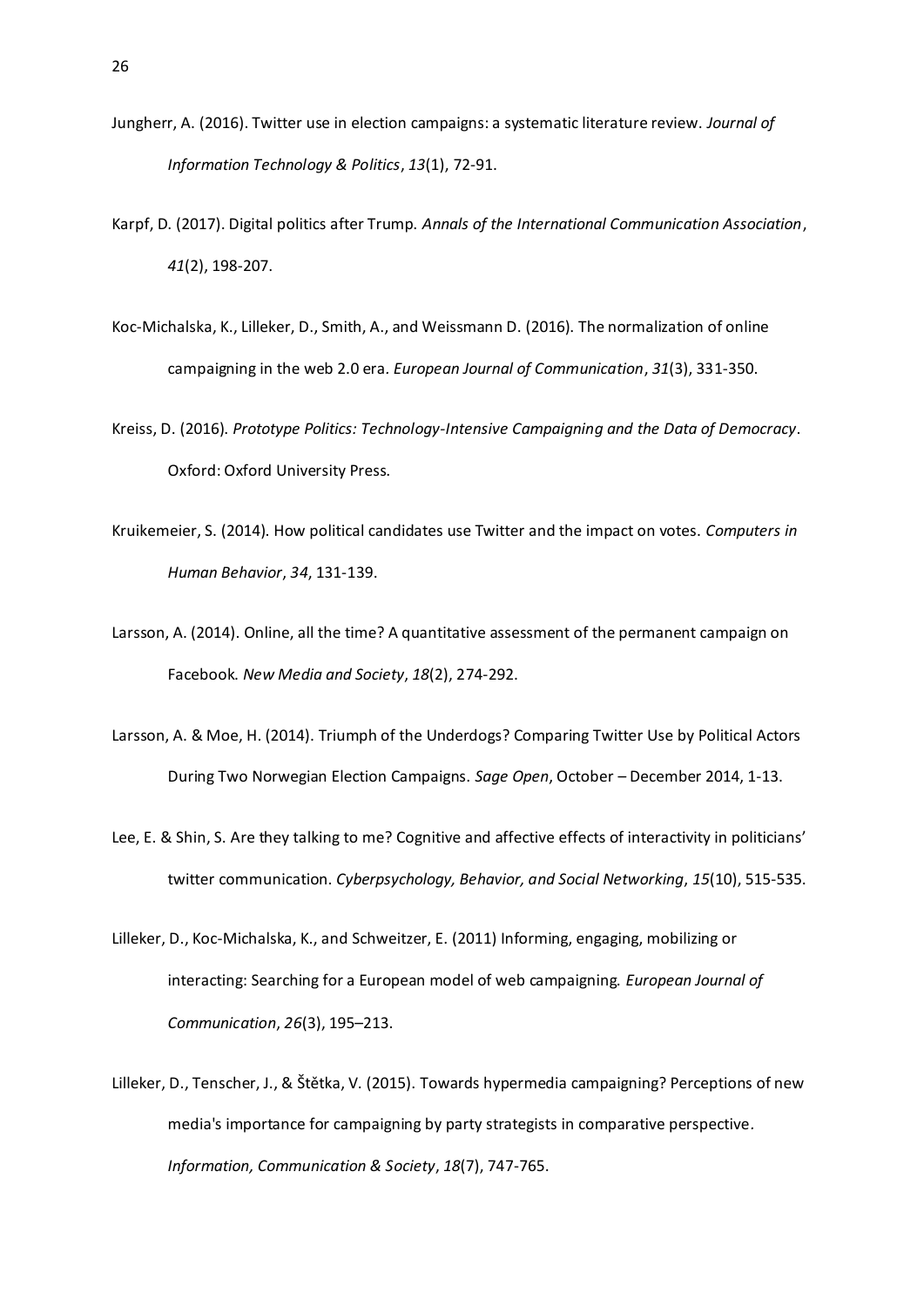- Macnamara, J. (2010). *The 21st Century Media (r)evolution: Emergent Communication Practices*. London: Peter Lang.
- Magin, M., Podschuweit, N., Haßler, J., & Russmann, U. (2017) Campaigning in the fourth age of political communication. *Information, Communication & Society*, *20*(11), 1698-1719.

Maireder, A and Ausserhofer, J. (2014). *Twitter and Society*. New York: Peter Lang.

- Margetts, H., John, P., Hale S., & Yasseri T. (2015). Political turbulence: How social media shape collective action. Princeton: Princeton University Press
- McGregor, S., Mourão, R., & Molyneux, L. (2017). Twitter as a tool for and object of political and electoral activity: Considering electoral context and variance among actors. *Journal of Information Technology & Politics*, *14*(2), 154-167.
- Murthy, D. (2015). Twitter and elections: are tweets, predictive, reactive, or a form of buzz? *Information, Communication and Society*, 18(7), 816-831.
- Oberholzer, L. & Daniel, W. (2016). An online electoral connection? How electoral systems condition representatives' social media use. *European Union Politics*, *17*(3), 387-407.
- Quercia, D., Capra, L., & Crowcroft, J. (2012). The social world of Twitter: topics, geography, and emotions. *Proceedings of the 6th International Conference on Weblogs and Social Media.*
- Quinlan, S., Gummer, T., Roßmann, J., & Wolf, C. (2017). 'Show me the money and the party!' Variation in Facebook and Twitter adoption by politicians. *Information, Communication & Society*
- Rainie, L. & Smith, A. (2008). The Internet and the 2008 Election. *Pew Research Center*. Retrieved from http://www.pewinternet.org/2008/06/15/the-internet-and-the-2008-election/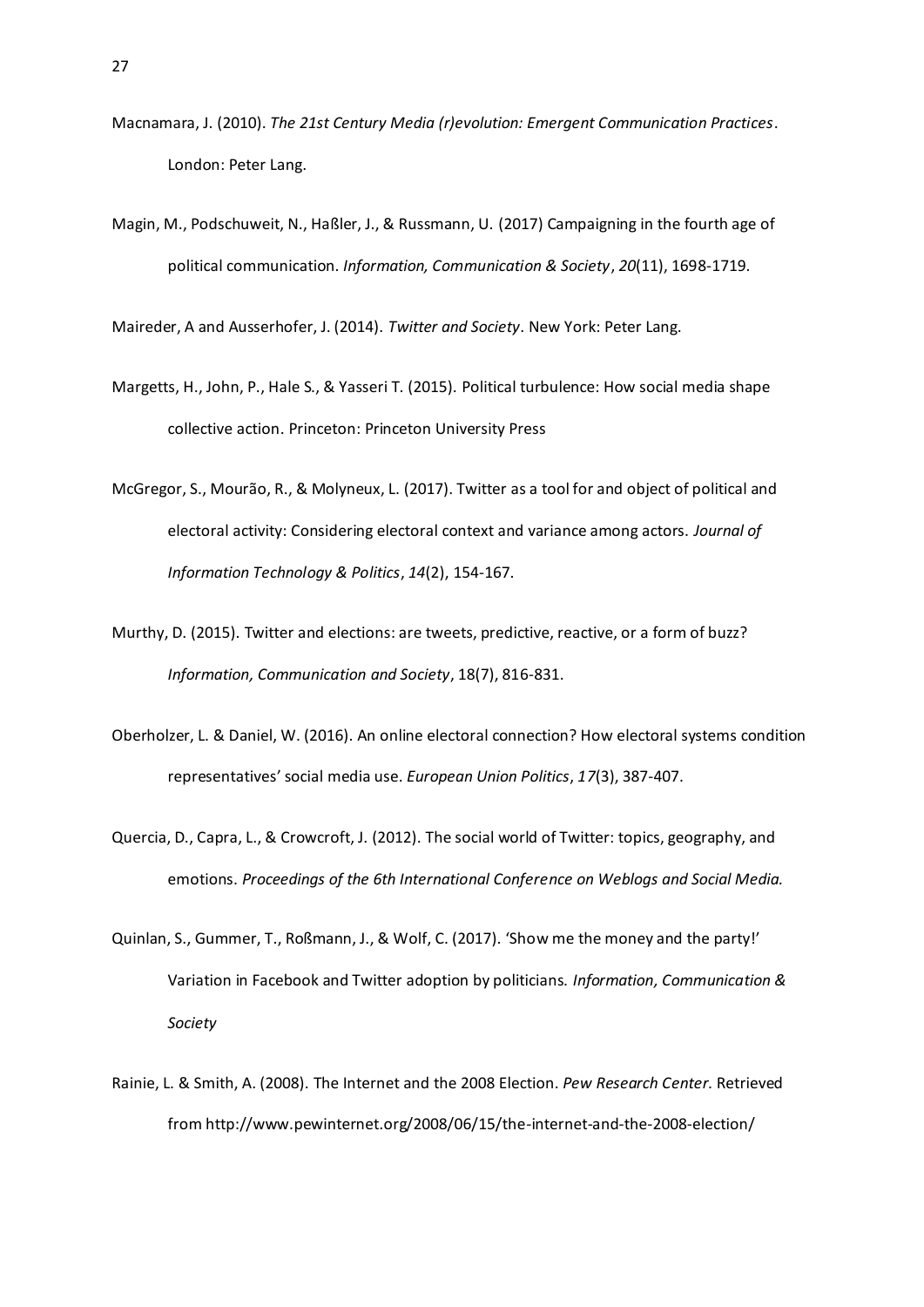- Ramos-Serrano, M., Gómez, J., & Pineda, A. (2016). 'Follow the closing of the campaign on streaming': The use of Twitter by Spanish political parties during the 2014 European elections. *New Media & Society* [online], doi[: 10.1177/1461444816660730](https://doi.org/10.1177/1461444816660730)
- Samuel-Azran, T., Yarchi, M., & Wolfsfeld, G. Equalization versus Normalization: Facebook and the 2013 Israeli Elections. *Social Media + Society*, *July-December 2015*, 1-9.
- Statista. (2017). Number of Twitter users in the United Kingdom (UK) from 2012 to 2018 (in million users). *Statista – The Statistics Portal*.
- Štětka, V., Lilleker, D., Tenscher, J., & Jalali, C. Professional Campaigning Online: The Role of New Media as Campaign Platforms. Paper presented at the ECPR General conference.
- Stromer-Galley, J. (2014). *Presidential Campaigning in the Internet Age*. Oxford: Oxford University Press.

Sunstein, C. (2002). *Republic.com*. Princeton, NJ: Princeton University Press.

- Tolbert, C. & McNeal, R. (2003). Unraveling the Effects of the Internet on Political Participation? *Political Research Quarterly, 56*(2), 175-185.
- Tjur, T. (2009). Coefficients of determination in logistic regression models a new proposal: the coefficient of discrimination. *American Statistician*, *63*, 366-372.
- Vaccari, C. & Nielsen, R. (2013). What Drives Politicians' Online Popularity? An Analysis of the 2010 U.S. Midterm Elections. *Journal of Information Technology & Politics*, *10*(2), 208-222.
- Vaccari, C. (2017). Online Mobilization in Comparative Perspective: Digital Appeals and Political Engagement in Germany, Italy, and the United Kingdom. *Political Communication*, *34*(1), 69– 88.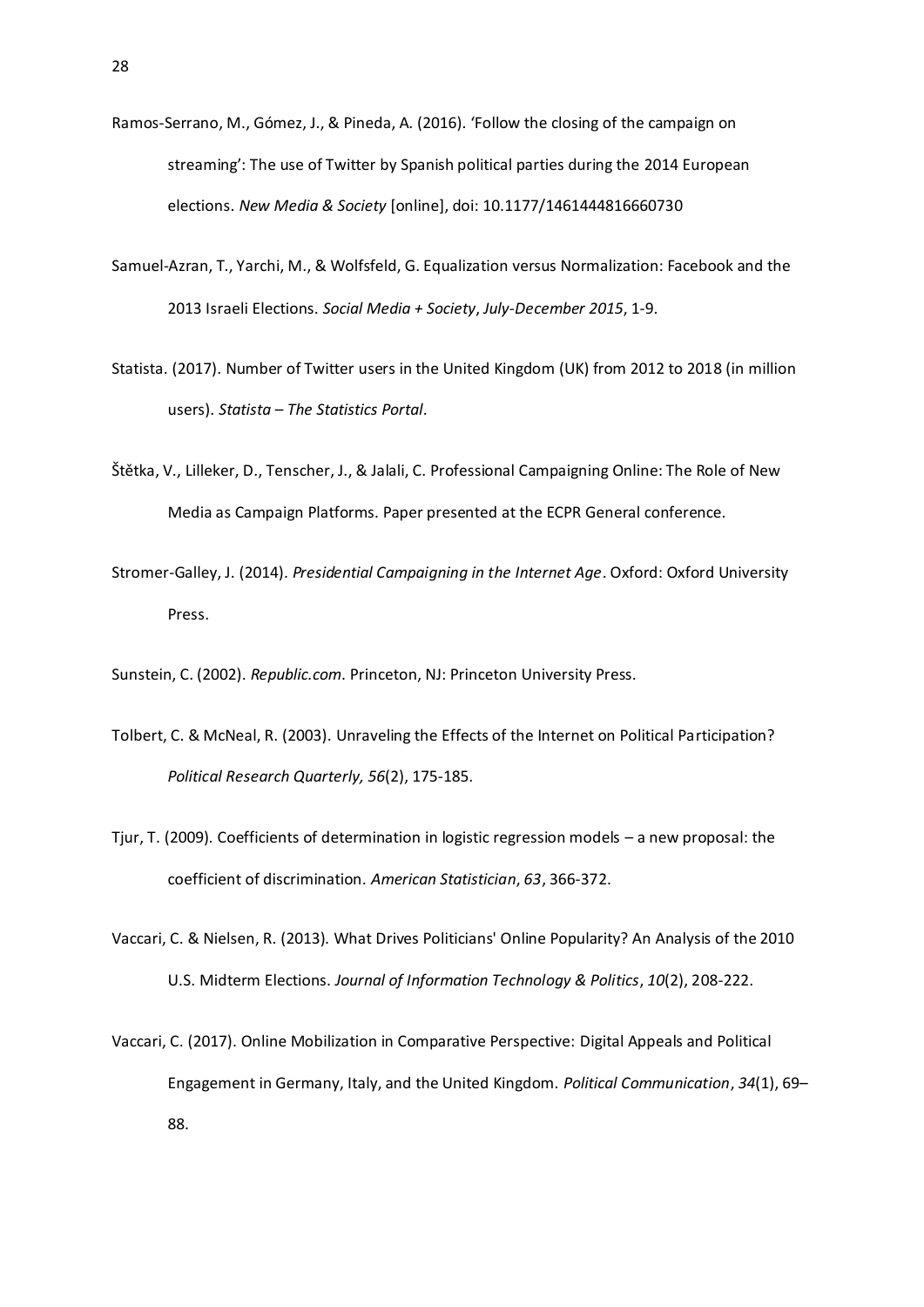- Van Noort, G., Vliegenthart, R., & Kruikemeier, S. (2016) Return on interactivity? The characteristics and effectiveness of Web sites during the 2010 Dutch local elections. *Journal of Information Technology & Politics*, *13*(4), 352-364.
- Ward, S., & Lusoli, W. (2005). From Weird to Wired? MPs, the Internet and Representative Politics in the UK. *Journal of Legislative Studies*, *11*(1), 57-81.
- Yasseri, T., Bright, J. (2016) Wikipedia traffic data and electoral prediction: towards theoretically informed models. *EPJ Data Science* 5 (22)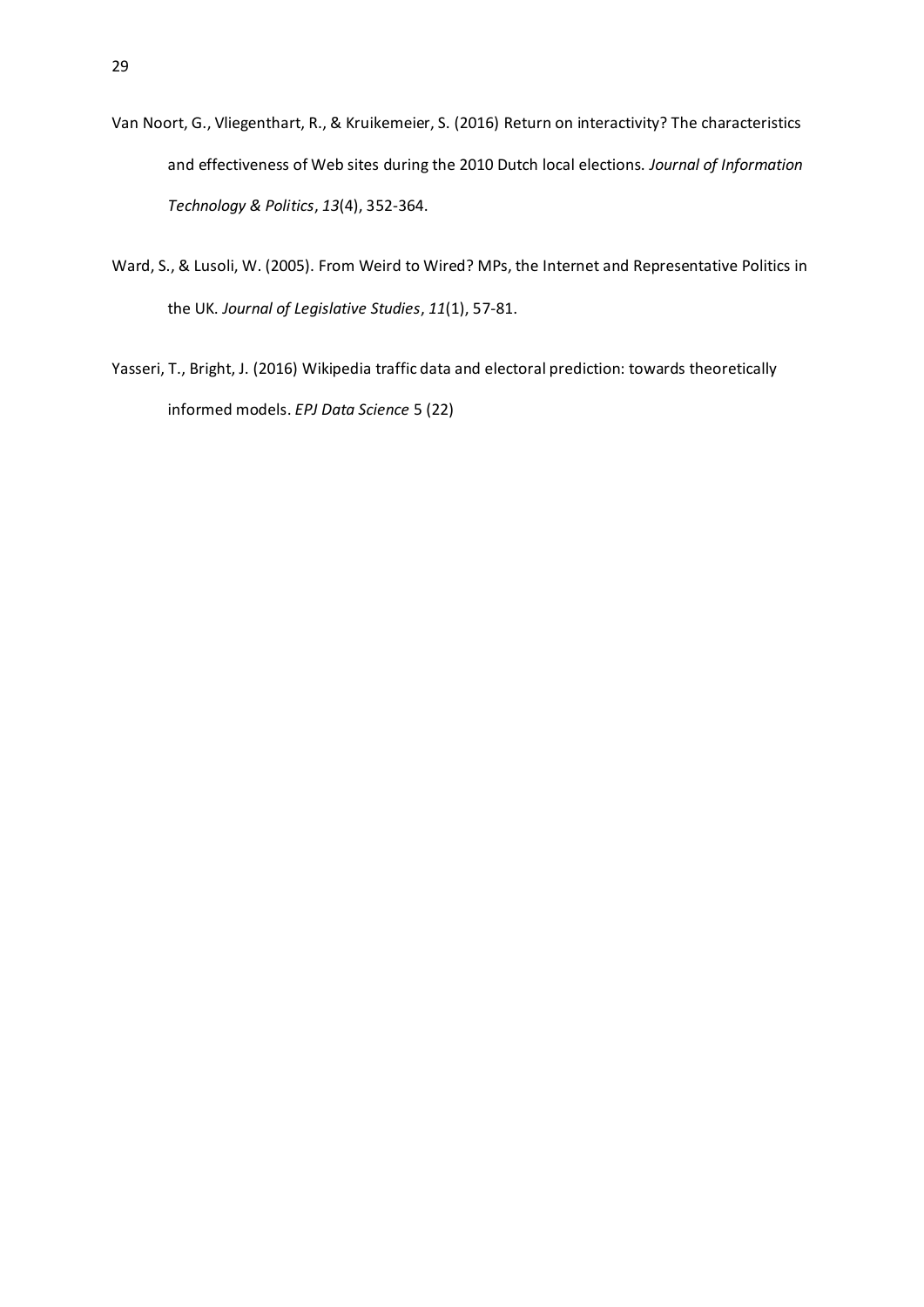#### Appendix

This appendix contains details on how we calculated the constituency level demographic indicators, descriptive statistics for both waves of data, and a number of robust regression models which are referenced in the main text but not reported for space reasons.

#### Constituency Level Demographic Characteristics

We calculate three constituency level demographic indicators that are designed to provide an indication of the likely quantity of social media users located in that constituency: the average level of wealth, education, and the estimated number of internet users.

Our wealth and education variables are calculated from the 2011 UK census. For wealth, we make use of census counts of the number of people in each constituency in each one of the "National Statistics Socio-economic Classes": an ordinal scale that groups people according to their profession, where professions broadly correlate to individuals' average earnings (see Savage et al. 2013). This data source was combined into an average socio-economic class level for each area, which we take to represent the area's average wealth level. For education, we make use of census counts of the number of people in each area who achieved a certain level of education. This is again an ordinal scale which was combined into an average education level for each area.

Our internet use indicator is based on the data released by Blank, Graham and Calvino (2017). These authors used small area estimation to provide a measure of internet use at the "output area" level, which is a small geographical area designed specifically for use with the census that typically contains around 120 households. There are 227,759 of these output areas in England, Scotland and Wales. The census provides lookup tables which map these output areas to parliamentary constituencies. We use these lookup tables to provide a population weighted average of internet usage by constituency on the basis of the output area measures. In cases where output areas overlapped with two or more constituencies, we assigned these areas to the constituency with which they had the largest overlap.

30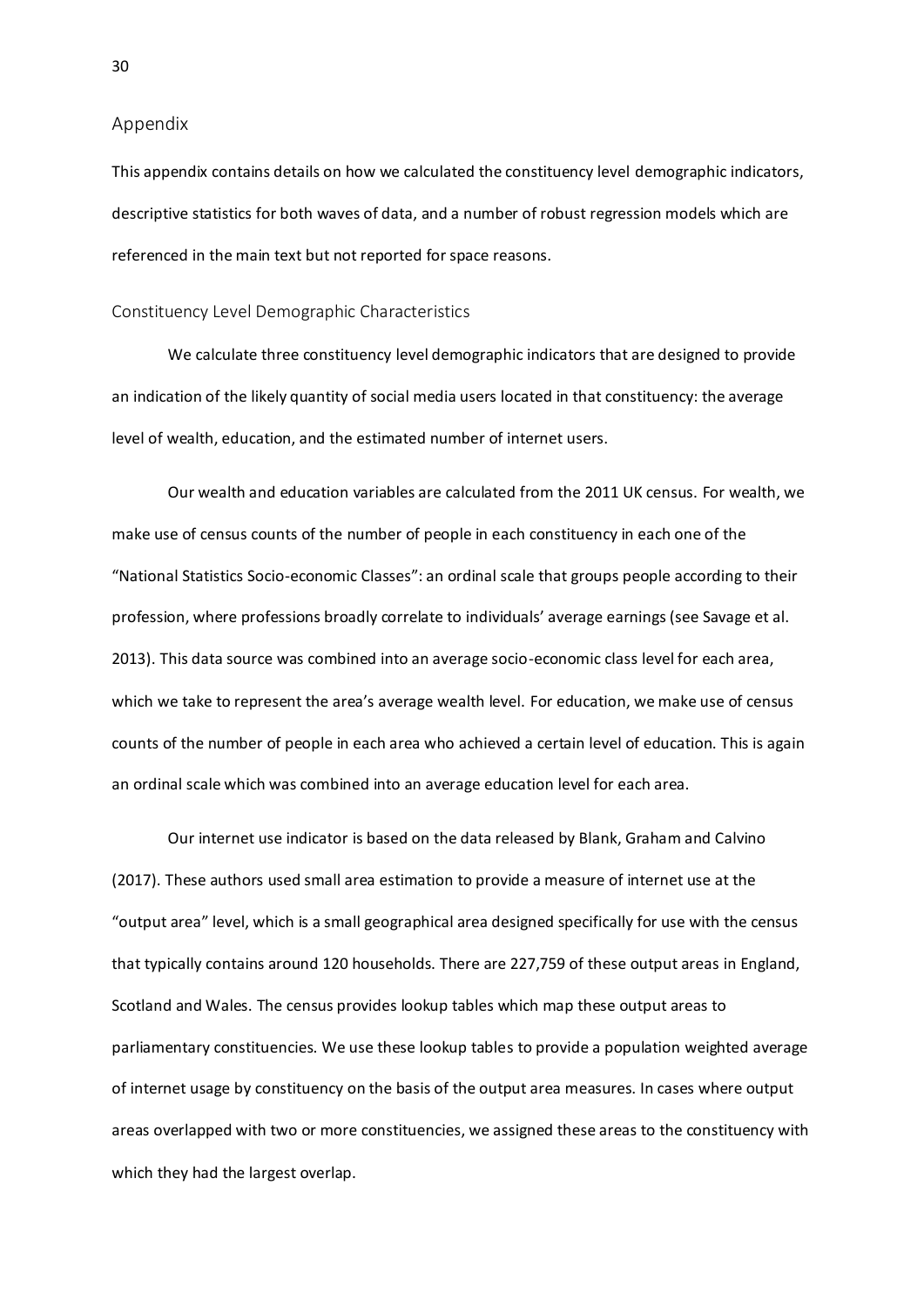# Descriptive Statistics

|                    | <b>Numeric variables</b> |        |        |      |         |
|--------------------|--------------------------|--------|--------|------|---------|
| Variable           | Mean                     | Median | SD     | Min  | Max     |
| <b>Tweets Sent</b> | 155.1                    | 86     | 220    | 0    | 3,077   |
| Spending (£)       | 3,878                    | 1,537  | 4,587  | 0    | 18,981  |
| <b>Followers</b>   | 3,893.3                  | 699    | 24,783 | 2    | 965,173 |
| % Cons. Mentions   | 30                       | 25     | 28     | 0    | 100     |
| Cons. Wealth       | 15.3                     | 14.8   | 6.02   | 0    | 31.8    |
| Cons. Education    | 162                      | 161    | 24.2   | 104  | 233     |
| Cons. Internet Use | 0.78                     | 0.78   | 0.06   | 0.57 | 0.92    |

# **Categorical Variables**

| Variable     | Category      | Frequency | Percentage |
|--------------|---------------|-----------|------------|
| Uses Twitter | Yes           | 2,398     | 76%        |
|              | No.           | 774       | 24%        |
| Incumbency   | Incumbent MP  | 540       | 17%        |
|              | Not Incumbent | 2,632     | 83%        |
| Party        | Conservative  | 631       | 20%        |
|              | Labour        | 631       | 20%        |
|              | <b>SNP</b>    | 59        | 2%         |
|              | Liberal       | 631       | 20%        |
|              | Plaid         | 40        | 1%         |
|              | Green         | 567       | 18%        |
|              | <b>UKIP</b>   | 613       | 19%        |
|              | - ---         |           |            |

**Total Observations 3,172**

*Table A1: Descriptive Statistics (2015 Wave)*

|                    | <b>Numeric variables</b> |        |        |      |         |
|--------------------|--------------------------|--------|--------|------|---------|
| Variable           | Mean                     | Median | SD     | Min  | Max     |
| <b>Tweets Sent</b> | 173.7                    | 124    | 185.1  | 0    | 2,086   |
| <b>Followers</b>   | 7.090                    | 1,607  | 29.297 | 17   | 905,093 |
| % Cons. Mentions   | 32                       | 22     | 33     | 0    | 100     |
| Cons. Wealth       | 15.3                     | 14.8   | 6.09   | 0    | 31.8    |
| Cons. Education    | 162                      | 161    | 24.5   | 104  | 233     |
| Cons. Internet Use | 0.78                     | 0.78   | 0.06   | 0.57 | 0.92    |

|                           | <b>Categorical Variables</b> |           |            |  |  |  |  |
|---------------------------|------------------------------|-----------|------------|--|--|--|--|
| Variable                  | Category                     | Frequency | Percentage |  |  |  |  |
| Uses Twitter              | Yes                          | 1,786     | 63%        |  |  |  |  |
|                           | No                           | 1,040     | 37%        |  |  |  |  |
| Incumbency                | Incumbent MP                 | 597       | 21%        |  |  |  |  |
|                           | Not Incumbent                | 2,229     | 79%        |  |  |  |  |
| Party                     | Conservative                 | 631       | 22%        |  |  |  |  |
|                           | Labour                       | 631       | 22%        |  |  |  |  |
|                           | <b>SNP</b>                   | 59        | 2%         |  |  |  |  |
|                           | Liberal                      | 629       | 22%        |  |  |  |  |
|                           | Plaid                        | 40        | 1%         |  |  |  |  |
|                           | Green                        | 459       | 16%        |  |  |  |  |
|                           | <b>UKIP</b>                  | 377       | 13%        |  |  |  |  |
| <b>Total Observations</b> | 2,826                        |           |            |  |  |  |  |

*Table A2: Descriptive Statistics (2017 Wave)*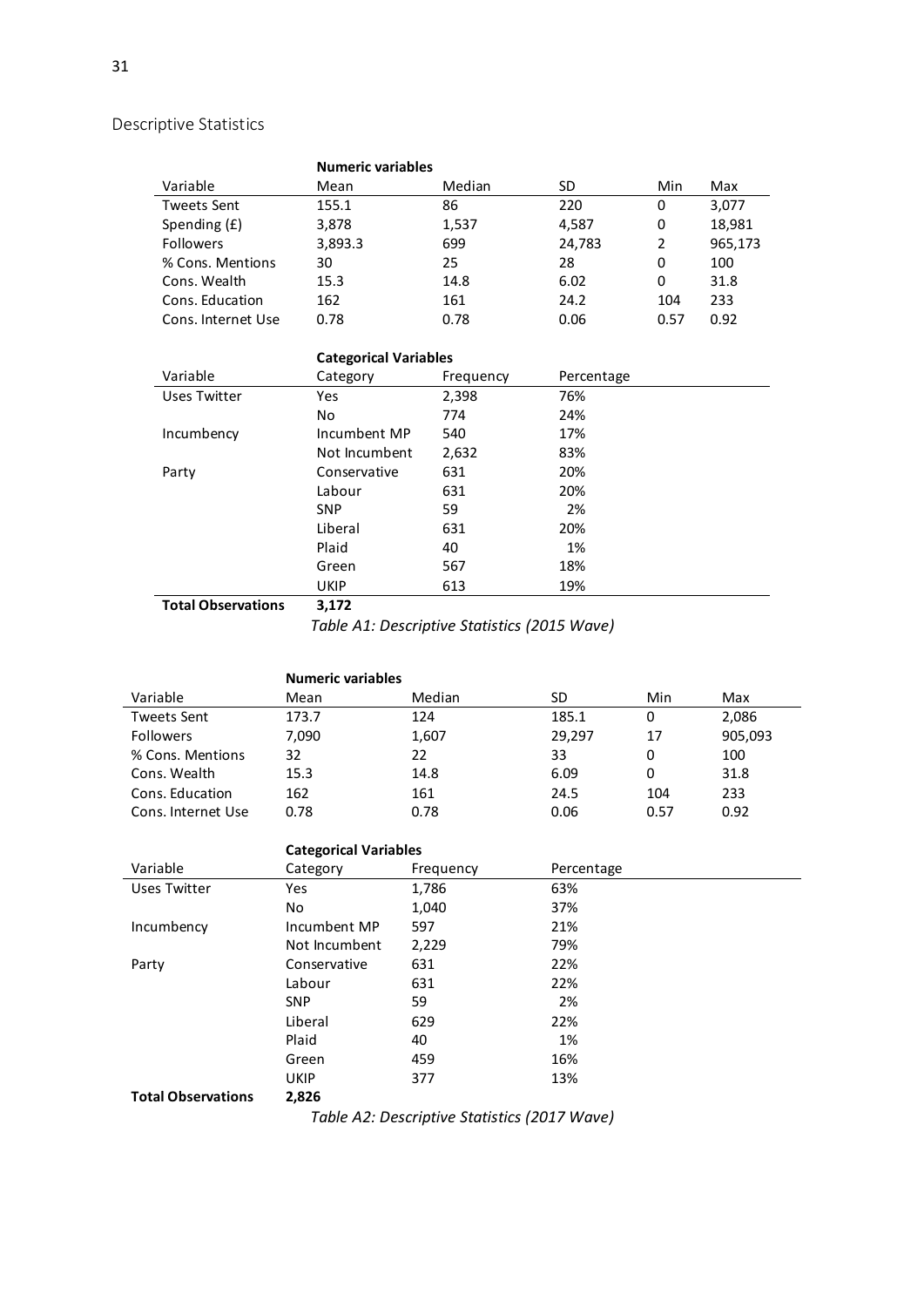## Further Models

|                               | Dependent variable: vote share ( $log_{10}$ )  |                       |            |             |            |  |  |  |
|-------------------------------|------------------------------------------------|-----------------------|------------|-------------|------------|--|--|--|
|                               |                                                | Model 1.1R            |            | Model 1.2R  |            |  |  |  |
| Wave                          | 2015                                           | 2017                  | 2015       | 2017        | Pooled     |  |  |  |
| Uses Twitter                  | $0.08***$                                      | $0.06***$             |            |             |            |  |  |  |
| #Tweets (log <sub>10</sub> )  |                                                |                       | $0.03***$  | $0.03***$   | $0.03***$  |  |  |  |
| Spending (log <sub>10</sub> ) | $0.04\sp{***}$                                 |                       | $0.04***$  |             |            |  |  |  |
| Incumbent MP                  | $0.36***$                                      | $0.28^{\ast\ast\ast}$ | $0.34***$  | $0.27***$   | $0.32***$  |  |  |  |
| Green Party                   | $-0.74***$                                     | $-1.20$ ***           | $-0.75***$ | $-1.20***$  | $-0.95***$ |  |  |  |
| Labour Party                  | $-0.04***$                                     | $0.03***$             | $-0.04***$ | $0.03***$   | $-0.01$    |  |  |  |
| Liberal Dem.                  | $-0.62$ ***                                    | $-0.85***$            | $-0.59***$ | $-0.79***$  | $-0.69***$ |  |  |  |
| Plaid Cymru                   | $-0.38$ ***                                    | $-0.62$ ***           | $-0.38***$ | $-0.55$ *** | $-0.45***$ |  |  |  |
| <b>SNP</b>                    | $0.27***$                                      | $-0.15***$            | $0.26***$  | $-0.15***$  | $0.07***$  |  |  |  |
| <b>UKIP</b>                   | $-0.19***$                                     | $-0.97***$            | $-0.22***$ | $-0.99***$  | $-0.43***$ |  |  |  |
| 2017 Wave                     |                                                |                       |            |             | $-0.18***$ |  |  |  |
| 2017 Interaction              |                                                |                       |            |             | $0.06***$  |  |  |  |
| <b>Observations</b>           | 3172                                           | 2826                  | 2398       | 1771        | 4169       |  |  |  |
|                               | * $p < 0.05$ ; ** $p < 0.01$ ; *** $p < 0.001$ |                       |            |             |            |  |  |  |

*Table A3: Robust Regression versions of Models 1.1-1.3. The Conservative Party is the reference level for the categorical party variable.* 

|                                | Dependent variable: vote share (log10) |                       |                      |            |            |                |            |                                                                                                                                                                                                                                                                        |            |            |
|--------------------------------|----------------------------------------|-----------------------|----------------------|------------|------------|----------------|------------|------------------------------------------------------------------------------------------------------------------------------------------------------------------------------------------------------------------------------------------------------------------------|------------|------------|
|                                | Model 2.1R                             |                       | Model 2.2R           |            | Model 2.3R |                | Model 2.4R |                                                                                                                                                                                                                                                                        | Model 2.5R |            |
| Wave                           | 2015                                   | 2017                  | 2015                 | 2017       | 2015       | 2017           | 2015       | 2017                                                                                                                                                                                                                                                                   | 2015       | 2017       |
| #Tweets ( $log_{10}$ )         | $-0.10**$                              | 0.06                  | 0.00                 | 0.01       | $0.03***$  | $0.03^*$       | $0.03***$  | $0.03^*$                                                                                                                                                                                                                                                               | $0.03***$  | $0.03^*$   |
| Incumbent MP                   | $0.27***$                              | $0.25^{\ast\ast\ast}$ | $0.36***$            | $0.25***$  | $0.36***$  | $0.27***$      | $0.36***$  | $0.27***$                                                                                                                                                                                                                                                              | $0.36***$  | $0.27***$  |
| Green Party                    | $-0.77***$                             | $-1.20***$            | $-0.80***$           | $-1.18***$ | $-0.80***$ | $-1.20***$     | $-0.80***$ | $-1.20***$                                                                                                                                                                                                                                                             | $-0.80***$ | $-1.20***$ |
| Labour Party                   | $-0.06***$                             | $0.03***$             | $-0.05***$           | $0.04***$  | $-0.05***$ | $0.04\sp{***}$ | $-0.04***$ | $0.04***$                                                                                                                                                                                                                                                              | $-0.04***$ | $0.04***$  |
| Liberal Dem.                   | $-0.60***$                             | $-0.79***$            | $-0.59***$           | $-0.68***$ | $-0.62***$ | $-0.79***$     | $-0.62***$ | $-0.79***$                                                                                                                                                                                                                                                             | $-0.62***$ | $-0.79***$ |
| Plaid Cymru                    | $-0.40$ ***                            | $-0.56***$            | $-0.39***$           | $-0.54***$ | $-0.38***$ | $-0.53***$     | $-0.38***$ | $-0.54***$                                                                                                                                                                                                                                                             | $-0.36***$ | $-0.53***$ |
| <b>SNP</b>                     | $0.25***$                              | $-0.16***$            | $0.27***$            | $-0.16***$ | $0.28***$  | $-0.15***$     | $0.28***$  | $-0.16***$                                                                                                                                                                                                                                                             | $0.29***$  | $-0.14***$ |
| <b>UKIP</b>                    | $-0.24***$                             | $-0.99***$            | $-0.24***$           | $-0.97***$ | $-0.24***$ | $-0.98***$     | $-0.24***$ | $-0.98***$                                                                                                                                                                                                                                                             | $-0.24***$ | $-0.99***$ |
| Followers (log <sub>10</sub> ) | 0.03                                   | $0.07^{+}$            |                      |            |            |                |            |                                                                                                                                                                                                                                                                        |            |            |
| Foll. ( $log_{10}$ ) * Tweets  | $0.03***$                              | $-0.01$               |                      |            |            |                |            |                                                                                                                                                                                                                                                                        |            |            |
| % Cons. Mentions               |                                        |                       | $-0.42$ <sup>*</sup> | 0.18       |            |                |            |                                                                                                                                                                                                                                                                        |            |            |
| % C. Mentions * Tweets         |                                        |                       | $0.35\sp{*}^{***}$   | $-0.03$    |            |                |            |                                                                                                                                                                                                                                                                        |            |            |
| Cons. Wealth                   |                                        |                       |                      |            | 0.01       | $-0.02$        |            |                                                                                                                                                                                                                                                                        |            |            |
| C. Wealth * Tweets             |                                        |                       |                      |            | 0.01       | 0.02           |            |                                                                                                                                                                                                                                                                        |            |            |
| Cons. Education                |                                        |                       |                      |            |            |                | $-0.02$    | $-0.01$                                                                                                                                                                                                                                                                |            |            |
| C. Education * Tweets          |                                        |                       |                      |            |            |                | $0.02^{+}$ | 0.01                                                                                                                                                                                                                                                                   |            |            |
| Cons. Internet Use             |                                        |                       |                      |            |            |                |            |                                                                                                                                                                                                                                                                        | 0.00       | 0.01       |
| C. Int. Use * Tweets           |                                        |                       |                      |            |            |                |            |                                                                                                                                                                                                                                                                        | 0.01       | 0.01       |
| <b>Observations</b>            | 2383                                   | 1764                  | 2290                 | 1318       | 2398       | 1771           | 2398       | 1771                                                                                                                                                                                                                                                                   | 2398       | 1771       |
|                                |                                        |                       |                      |            |            |                |            | $p < 0.1$ ; $p < 0.05$ ; $p < 0.01$ ; $p > 0.01$ ; $p > 0.01$ ; $p > 0.01$ ; $p > 0.01$ ; $p > 0.01$ ; $p > 0.01$ ; $p > 0.01$ ; $p > 0.01$ ; $p > 0.01$ ; $p > 0.01$ ; $p > 0.01$ ; $p > 0.01$ ; $p > 0.01$ ; $p > 0.01$ ; $p > 0.01$ ; $p > 0.01$ ; $p > 0.01$ ; $p$ |            | p < 0.001  |

*Table A4: Robust Regression versions of Models 2.1-2.5. The Conservative Party is the reference level for the categorical party variable.*